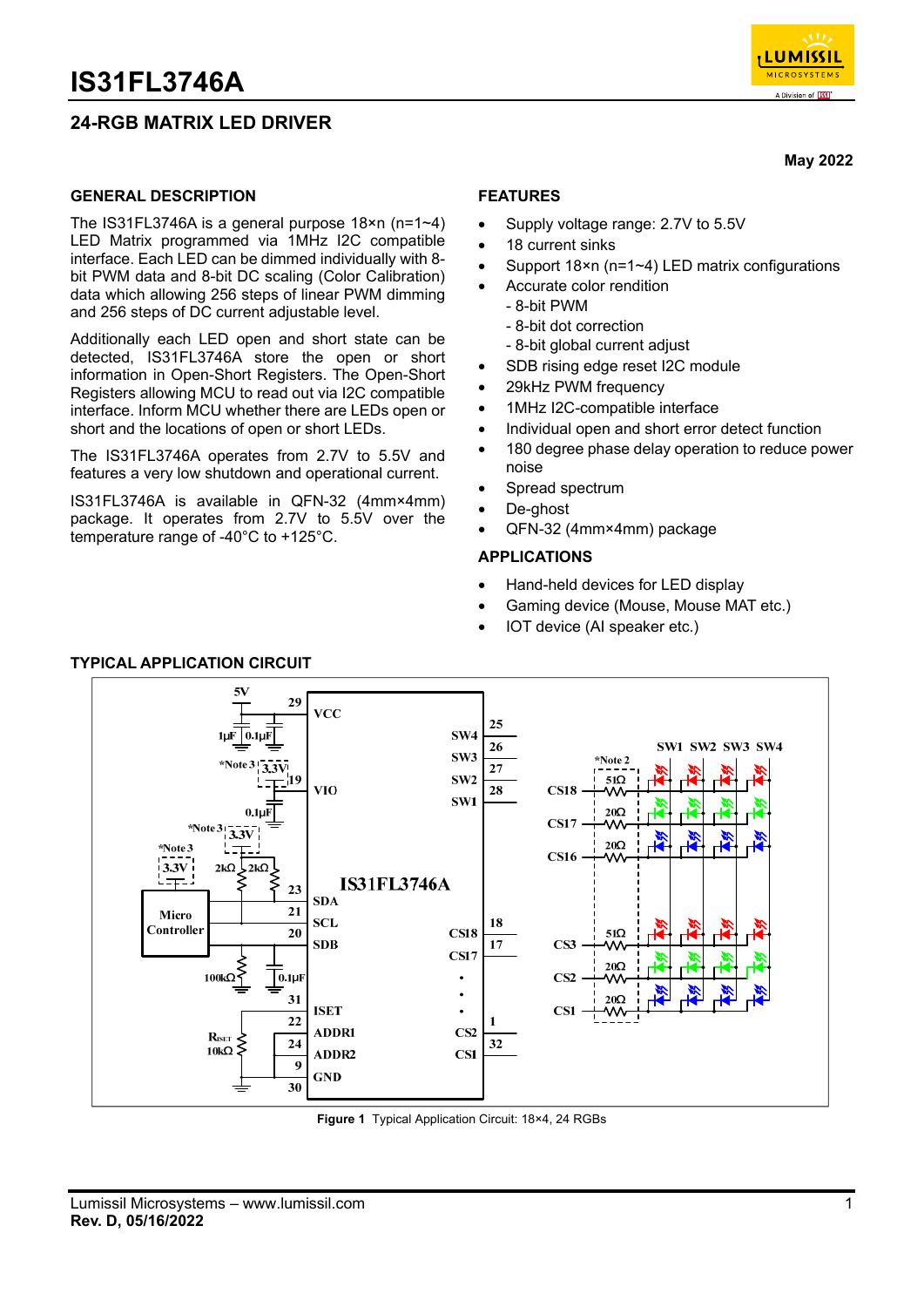

## **TYPICAL APPLICATION CIRCUIT (CONTINUED)**



**Figure 2** Typical Application Circuit: 72 Mono Color LEDs

**Note 1:** IC should be placed far away from the antenna in order to prevent the EMI.

Note 2: The 20Ω or 51Ω resistors between LED and IC are only for thermal reduction, for mono red LED, if V<sub>cc</sub>=3.3V, don't need these resistors. Note 3: The V<sub>IH</sub> of I2C bus should be same as VIO pin. VIO pin need to connect to a reference voltage and usually it is same as the VCC of MCU. If VCC of MCU is 1.8V,  $V_{10} = 1.8V$ , if  $V_{CC}$  of MCU is 5V,  $V_{10} = 5V$ .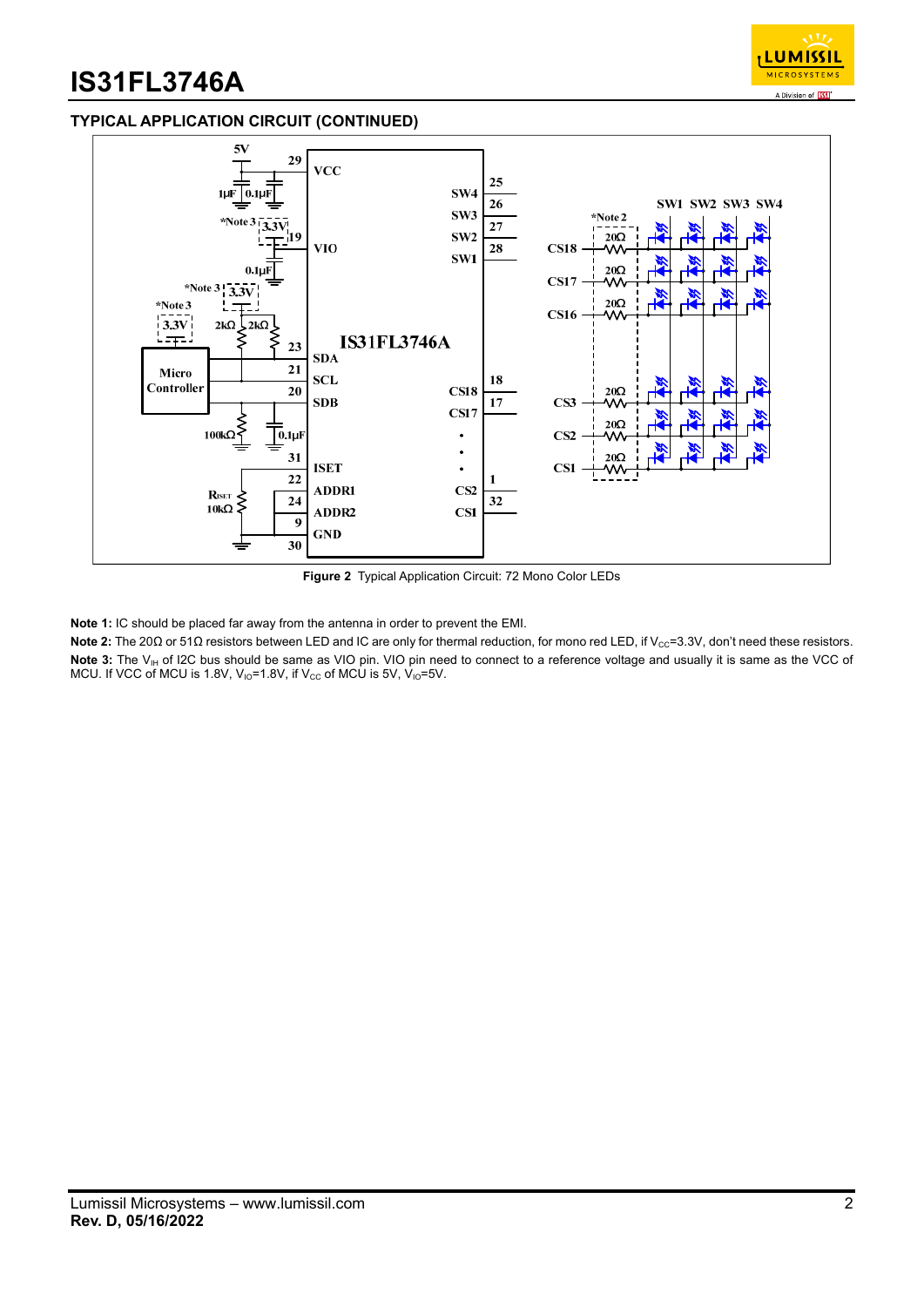

### **PIN CONFIGURATION**



### **PIN DESCRIPTION**

| No.                 | <b>Pin</b>        | <b>Description</b>                               |  |
|---------------------|-------------------|--------------------------------------------------|--|
| $1 - 8$ , $10 - 18$ | $CS2 \sim CS18$   | Current sink pin for LED matrix.                 |  |
| 9,30                | GND               | Ground.                                          |  |
| 19                  | VIO.              | Input logic reference voltage, can't be floated. |  |
| 20                  | <b>SDB</b>        | Shutdown pin.                                    |  |
| 21                  | <b>SCL</b>        | I2C compatible serial clock.                     |  |
| 22                  | ADDR1             | I2C address select.                              |  |
| 23                  | <b>SDA</b>        | I2C compatible serial data.                      |  |
| 24                  | ADDR <sub>2</sub> | I2C address select.                              |  |
| $25 - 28$           | SW4~SW1           | Power SW.                                        |  |
| 29                  | VCC               | Power for current source SW and analog.          |  |
| 31                  | <b>ISET</b>       | Set the maximum IOUT current.                    |  |
| 32                  | CS <sub>1</sub>   | Current sink pin for LED matrix.                 |  |
|                     | Thermal Pad       | Connect to GND.                                  |  |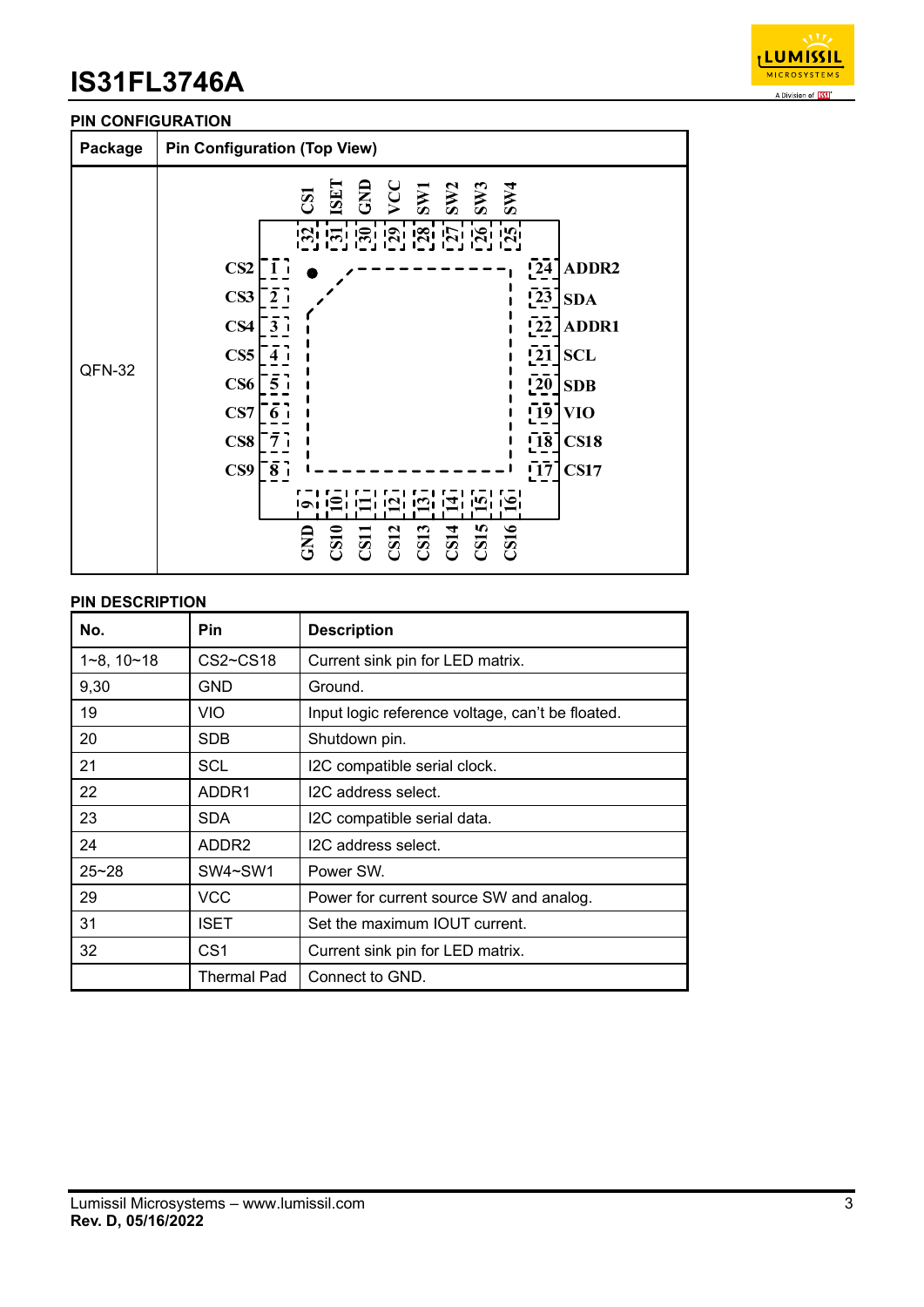

#### **ORDERING INFORMATION Industrial Range: -40°C to +125°C**

| <b>Order Part No.</b> | Package           | QTY/Reel |
|-----------------------|-------------------|----------|
| IS31FL3746A-QFLS4-TR  | QFN-32, Lead-free | 2500     |

Lumissil Microsystems does not recommend the use of any of its products in life support applications where the failure or malfunction of the product can reasonably be expected to cause failure of the life support system or to significantly affect its safety or effectiveness. Products are not authorized for use in such applications unless Lumissil Microsystems receives written assurance to its satisfaction, that:

a.) the risk of injury or damage has been minimized;

b.) the user assume all such risks; and

c.) potential liability of Lumissil Microsystems is adequately protected under the circumstances

Copyright © 2022 Lumissil Microsystems. All rights reserved. Lumissil Microsystems reserves the right to make changes to this specification and its products at any time without notice. Lumissil Microsystems assumes no liability arising out of the application or use of any information, products or services described herein. Customers are advised to obtain the latest version of this device specification before relying on any published information and before placing orders for products.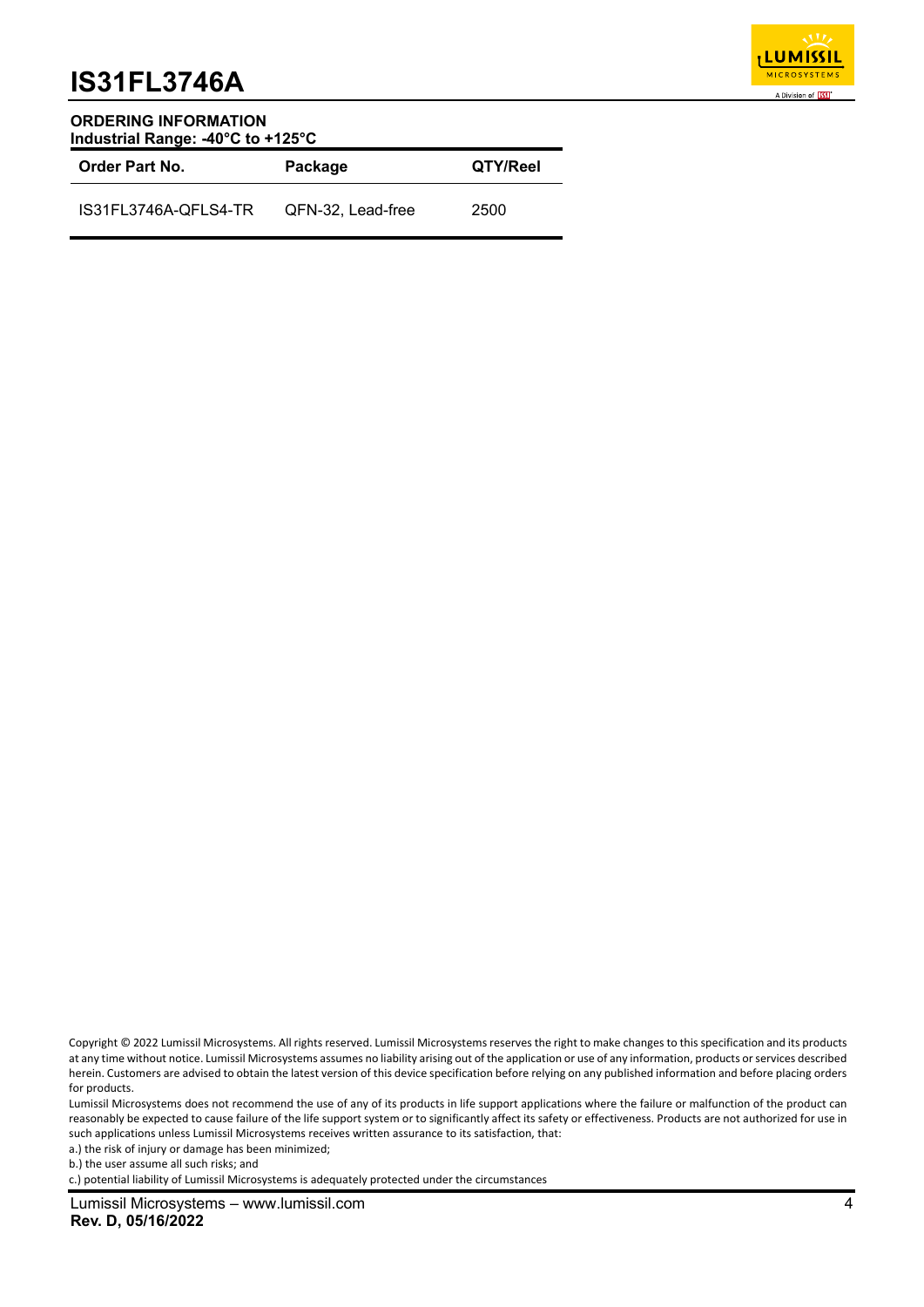

## **ABSOLUTE MAXIMUM RATINGS**

| Supply voltage, Vcc                                                                                                 | $-0.3V - 6.0V$                      |
|---------------------------------------------------------------------------------------------------------------------|-------------------------------------|
| Voltage at any input pin                                                                                            | $-0.3V \sim V_{CC} + 0.3V$          |
| Maximum junction temperature, TJMAX                                                                                 | $+150^{\circ}$ C                    |
| Storage temperature range, TSTG                                                                                     | $-65^{\circ}$ C ~+150 $^{\circ}$ C  |
| Operating temperature range, TA=TJ                                                                                  | $-40^{\circ}$ C ~ +125 $^{\circ}$ C |
| Package thermal resistance, junction to ambient (4-layer standard test PCB based<br>on JESD 51-2A), θ <sub>JA</sub> | 52°C/W                              |
| ESD (HBM)                                                                                                           | ±8kV                                |
| ESD (CDM)                                                                                                           | ±750V                               |

**Note 4:** Stresses beyond those listed under "Absolute Maximum Ratings" may cause permanent damage to the device. These are stress ratings only and functional operation of the device at these or any other condition beyond those indicated in the operational sections of the specifications is not implied. Exposure to absolute maximum rating conditions for extended periods may affect device reliability.

## **ELECTRICAL CHARACTERISTICS**

The following specifications apply for Vcc= 5V, TA=  $25^{\circ}$ C, unless otherwise noted.

| <b>Symbol</b>                                    | <b>Parameter</b>                                                                                      | <b>Conditions</b>                                                                                  | Min.                | Typ. | Max.               | Unit   |  |
|--------------------------------------------------|-------------------------------------------------------------------------------------------------------|----------------------------------------------------------------------------------------------------|---------------------|------|--------------------|--------|--|
| <b>V<sub>cc</sub></b>                            | Supply voltage                                                                                        |                                                                                                    | 2.7                 |      | 5.5                | $\vee$ |  |
| $_{\rm lcc}$                                     | Quiescent power supply current                                                                        | V <sub>SDB</sub> =V <sub>CC</sub> all LEDs off                                                     |                     | 2.3  |                    | mA     |  |
|                                                  |                                                                                                       | $VSDB=0V$                                                                                          |                     | 2.8  |                    |        |  |
| $I_{SD}$                                         | Shutdown current                                                                                      | V <sub>SDB</sub> = V <sub>CC</sub> , Configuration<br>Register written "0000 0000                  |                     | 2.8  |                    | μA     |  |
| $I_{\text{OUT}}$                                 | Maximum constant current of<br>CSy                                                                    | $R_{\text{ISET}} = 10k\Omega$ , GCC=0xFF<br>SL=0xFF                                                |                     | 34.5 |                    | mA     |  |
| <b>ILED</b>                                      | Average current on each LED<br>$I_{LED} = I_{OUT(PEAK)} / Duty(4.14)$                                 | $R_{\text{ISET}} = 10k\Omega$ , GCC=0xFF<br>SL=0xFF                                                |                     | 8.33 |                    | mA     |  |
|                                                  | Current switch headroom voltage<br><b>SW<sub>x</sub></b>                                              | $I_{SWITCH} = 612 \text{mA}$ R <sub>ISET</sub> = 10k $\Omega$ ,<br>GCC=0xFF, SL=0xFF               |                     | 450  |                    | mV     |  |
| $V_{HR}$<br>Current sink headroom voltage<br>CSy |                                                                                                       | $I_{\text{SINK}} = 34 \text{mA}, \text{R}_{\text{ISET}} = 10 \text{k}\Omega,$<br>GCC=0xFF, SL=0xFF |                     | 250  |                    |        |  |
| tscan                                            | Period of scanning                                                                                    | PF= "000/111" (29kHz)                                                                              |                     | 33   |                    | μs     |  |
| $t_{NOL1}$                                       | Non-overlap blanking time during<br>scan, the SWx and CSy are all off<br>during this time             | PF= "000/111" (29kHz)                                                                              |                     | 0.83 |                    | μs     |  |
| $t_{NOL2}$                                       | Delay total time for CS1 to CS<br>18, during this time, the SWx is<br>on but CSy is not all turned on | PF= "000/111" (29kHz) (Note 5)                                                                     |                     | 0.3  |                    | μs     |  |
|                                                  | Logic Electrical Characteristics (SDA, SCL, ADDRx, SDB)                                               |                                                                                                    |                     |      |                    |        |  |
| $V_{IL}$                                         | Logic "0" input voltage                                                                               | $V_{IO} = 1.8V$ ;<br>$V_{IO} = 3.3V$                                                               | <b>GND</b>          |      | 0.2V <sub>10</sub> | V      |  |
| V <sub>IH</sub>                                  | Logic "1" input voltage                                                                               | $V_{10} = 1.8V$ ;<br>$V_{IO} = 3.3V$                                                               | 0.75V <sub>10</sub> |      | V <sub>IO</sub>    | $\vee$ |  |
| <b>VHYS</b>                                      | Input Schmitt trigger hysteresis                                                                      | $V_{IO} = 3.3V$                                                                                    |                     | 0.2  |                    | V      |  |
| Iц.                                              | Logic "0" input current                                                                               | $V_{INPUT} = 0V$ (Note 5)                                                                          |                     | 5    |                    | nA     |  |
| Iн                                               | Logic "1" input current                                                                               | $V_{INPUT} = V_{IO}$ (Note 5)                                                                      |                     | 5    |                    | nA     |  |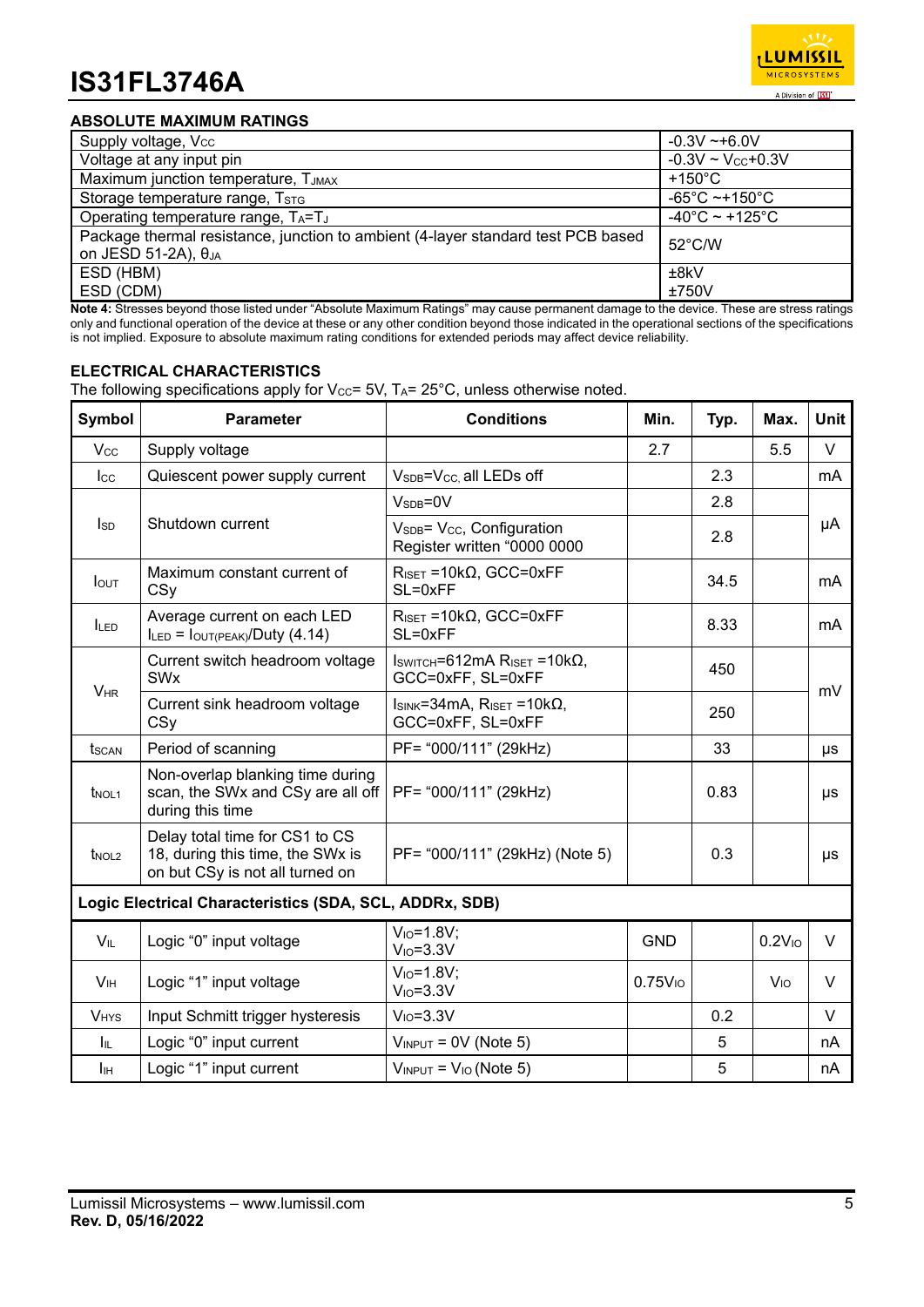

## **DIGITAL INPUT I2C SWITCHING CHARACTERISTICS (NOTE 5)**

|                       | <b>Parameter</b>                                      |     | <b>Fast Mode</b> |      |                | <b>Fast Mode Plus</b> |          |              |
|-----------------------|-------------------------------------------------------|-----|------------------|------|----------------|-----------------------|----------|--------------|
| Symbol                |                                                       |     | Typ.             | Max. | Min.           | Typ.                  | Max.     | <b>Units</b> |
| $f_{SCL}$             | Serial-clock frequency                                | ۰   |                  | 400  | $\blacksquare$ |                       | 1000     | <b>kHz</b>   |
| t <sub>BUF</sub>      | Bus free time between a STOP and a<br>START condition |     |                  |      | 0.5            |                       |          | μs           |
| t <sub>HD, STA</sub>  | Hold time (repeated) START condition                  | 0.6 |                  |      | 0.26           |                       | $\equiv$ | μs           |
| tsu, sta              | Repeated START condition setup time                   | 0.6 |                  |      | 0.26           |                       | -        | μs           |
| tsu, sto              | STOP condition setup time                             | 0.6 |                  |      | 0.26           |                       |          | μs           |
| t <sub>HD</sub> , DAT | Data hold time                                        | -   |                  |      | -              |                       | -        | μs           |
| tsu, dat              | Data setup time                                       | 100 |                  |      | 50             |                       | -        | ns           |
| t <sub>LOW</sub>      | SCL clock low period                                  | 1.3 |                  |      | 0.5            |                       | -        | μs           |
| t <sub>HIGH</sub>     | SCL clock high period                                 | 0.7 |                  |      | 0.26           |                       |          | μs           |
| $t_{R}$               | Rise time of both SDA and SCL signals,<br>receiving   |     |                  | 300  |                |                       | 120      | ns           |
| tF                    | Fall time of both SDA and SCL signals,<br>receiving   |     |                  | 300  |                |                       | 120      | ns           |

**Note 5:** Guaranteed by design.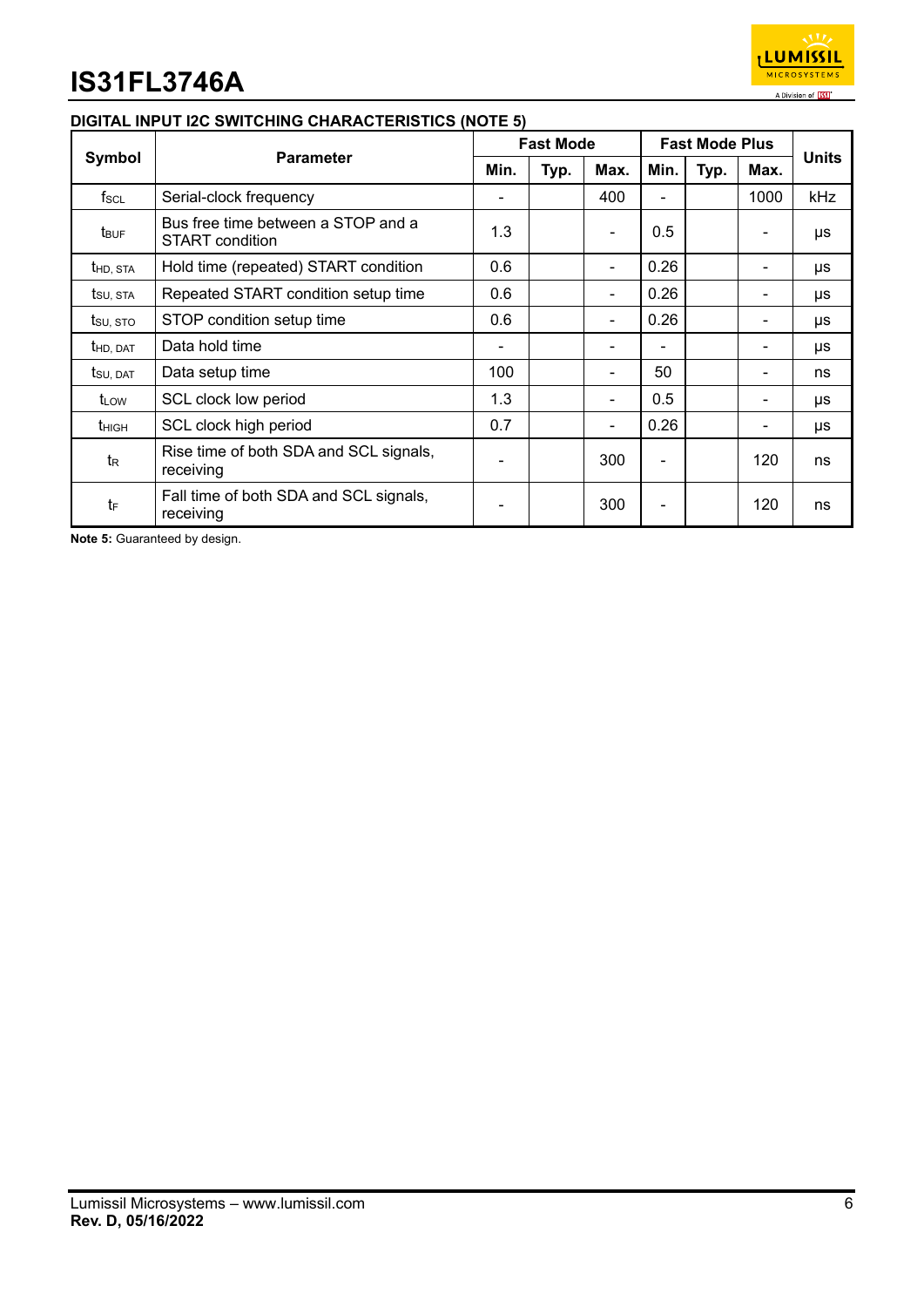

## **FUNCTIONAL BLOCK DIAGRAM**

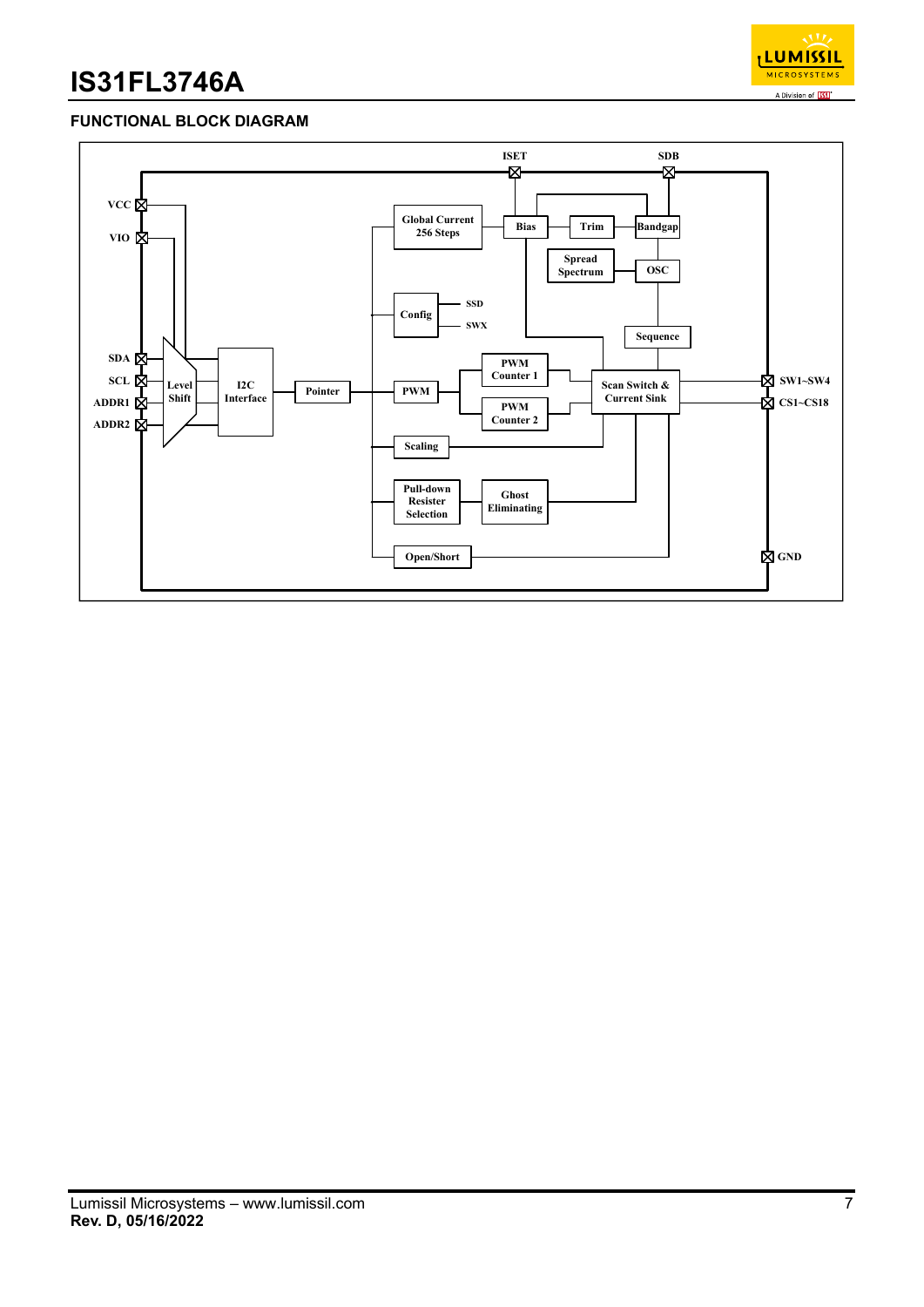## **DETAILED DESCRIPTION**

#### **I2C INTERFACE**

IS31FL3746A uses a serial bus, which conforms to the I2C protocol, to control the chip's functions with two wires: SCL and SDA. The IS31FL3746A has a 7-bit slave address (A7:A1), followed by the R/W bit, A0. Set A0 to "0" for a write command and set A0 to "1" for a read command. The value of bits A1 and A2 are decided by the connection of the ADDRx pin.

|     |            | No. ADDR2 ADDR1 | A7:A5 | A4: A3 | A2:A1 | A0  |
|-----|------------|-----------------|-------|--------|-------|-----|
| #1  | <b>GND</b> | <b>GND</b>      |       | 00     | 00    |     |
| #2  | <b>GND</b> | <b>SCL</b>      |       | 00     | 01    |     |
| #3  | GND        | <b>SDA</b>      |       | 00     | 10    |     |
| #4  | <b>GND</b> | <b>VCC</b>      |       | 00     | 11    |     |
| #5  | <b>SCL</b> | <b>GND</b>      |       | 01     | 00    |     |
| #6  | <b>SCL</b> | <b>SCL</b>      |       | 01     | 01    |     |
| #7  | SCL        | <b>SDA</b>      |       | 01     | 10    |     |
| #8  | SCL        | <b>VCC</b>      |       | 01     | 11    |     |
| #9  | <b>SDA</b> | <b>GND</b>      | 101   | 10     | 00    | 0/1 |
| #10 | <b>SDA</b> | SCL             |       | 10     | 01    |     |
| #11 | <b>SDA</b> | SDA             |       | 10     | 10    |     |
| #12 | <b>SDA</b> | <b>VCC</b>      |       | 10     | 11    |     |
| #13 | <b>VCC</b> | <b>GND</b>      |       | 11     | 00    |     |
| #14 | <b>VCC</b> | <b>SCL</b>      |       | 11     | 01    |     |
| #15 | <b>VCC</b> | <b>SDA</b>      |       | 11     | 10    |     |
| #16 | <b>VCC</b> | <b>VCC</b>      |       | 11     | 11    |     |

#### **Table 1 Slave Address (Note 6):**

ADDR1/2 connected to GND, (A2:A1)/(A4:A3)=00; ADDR1/2 connected to VCC, (A2:A1)/(A4:A3)=11; ADDR1/2 connected to SCL, (A2:A1)/(A4:A3)=01; ADDR1/2 connected to SDA, (A2:A1)/(A4:A3)=10;

#### **Note 6:**

If there is only one IS31FL3746A on I2C bus, address #1 to address #16 are all OK to use.

If there are 2 to 12 IS31FL3746A on I2C bus, it is recommended to use #2, #4 to #8, #10, #12 to #16 (do not use addresses #1, #3, #9 and #11).

If there are 13 to 15 IS31FL3746A on I2C bus, it is recommended to use #2 to #16 (do not use address #1).

IS31FL3746A do not support 16 slave addresses on single I2C bus. Please contact Lumissil if you have further question.

The SCL line is uni-directional. The SDA line is bidirectional (open-drain) with a pull-up resistor (typically 400kHz I2C with 4.7kΩ, 1MHz I2C with 2kΩ). The maximum clock frequency specified by the I2C standard is 1MHz. In this discussion, the master is the microcontroller and the slave is the IS31FL3746A.

The timing diagram for the I2C is shown in Figure 3. The SDA is latched in on the stable high level of the SCL. When there is no interface activity, the SDA line should be held high.



The "START" signal is generated by lowering the SDA signal while the SCL signal is high. The start signal will alert all devices attached to the I2C bus to check the incoming address against their own chip address.

The 8-bit chip address is sent next, most significant bit first. Each address bit must be stable while the SCL level is high.

After the last bit of the chip address is sent, the master checks for the IS31FL3746A's acknowledge. The master releases the SDA line high (through a pull-up resistor). Then the master sends an SCL pulse. If the IS31FL3746A has received the address correctly, then it holds the SDA line low during the SCL pulse. If the SDA line is not low, then the master should send a "STOP" signal (discussed later) and abort the transfer.

Following acknowledge of IS31FL3746A, the register address byte is sent, most significant bit first. IS31FL3746A must generate another acknowledge indicating that the register address has been received.

Then 8-bit of data byte are sent next, most significant bit first. Each data bit should be valid while the SCL level is stable high. After the data byte is sent, the IS31FL3746A must generate another acknowledge to indicate that the data was received.

The "STOP" signal ends the transfer. To signal "STOP", the SDA signal goes high while the SCL signal is high.

## **ADDRESS AUTO INCREMENT**

To write multiple bytes of data into IS31FL3746A, load the address of the data register that the first data byte is intended for. During the IS31FL3746A acknowledge of receiving the data byte, the internal address pointer will increment by one. The next data byte sent to IS31FL3746A will be placed in the new address, and so on. The auto increment of the address will continue as long as data continues to be written to IS31FL3746A (Figure 6).

### **READING OPERATION**

Most of the registers can be read.

To read the FCh, FEh, after I2C start condition, the bus master must send the IS31FL3746A device address

with the R/ $\overline{W}$  bit set to "0", followed by the register address (FEh or F1h) which determines which register is accessed. Then restart I2C, the bus master should

send the IS31FL3746A device address with the R/ $\overline{W}$ bit set to "1". Data from the register defined by the command byte is then sent from the IS31FL3746A to the master (Figure 7).

To read the registers of Page 0 thru Page 1, the FDh should write with 00h before follow the Figure 7 sequence to read the data. That means, when you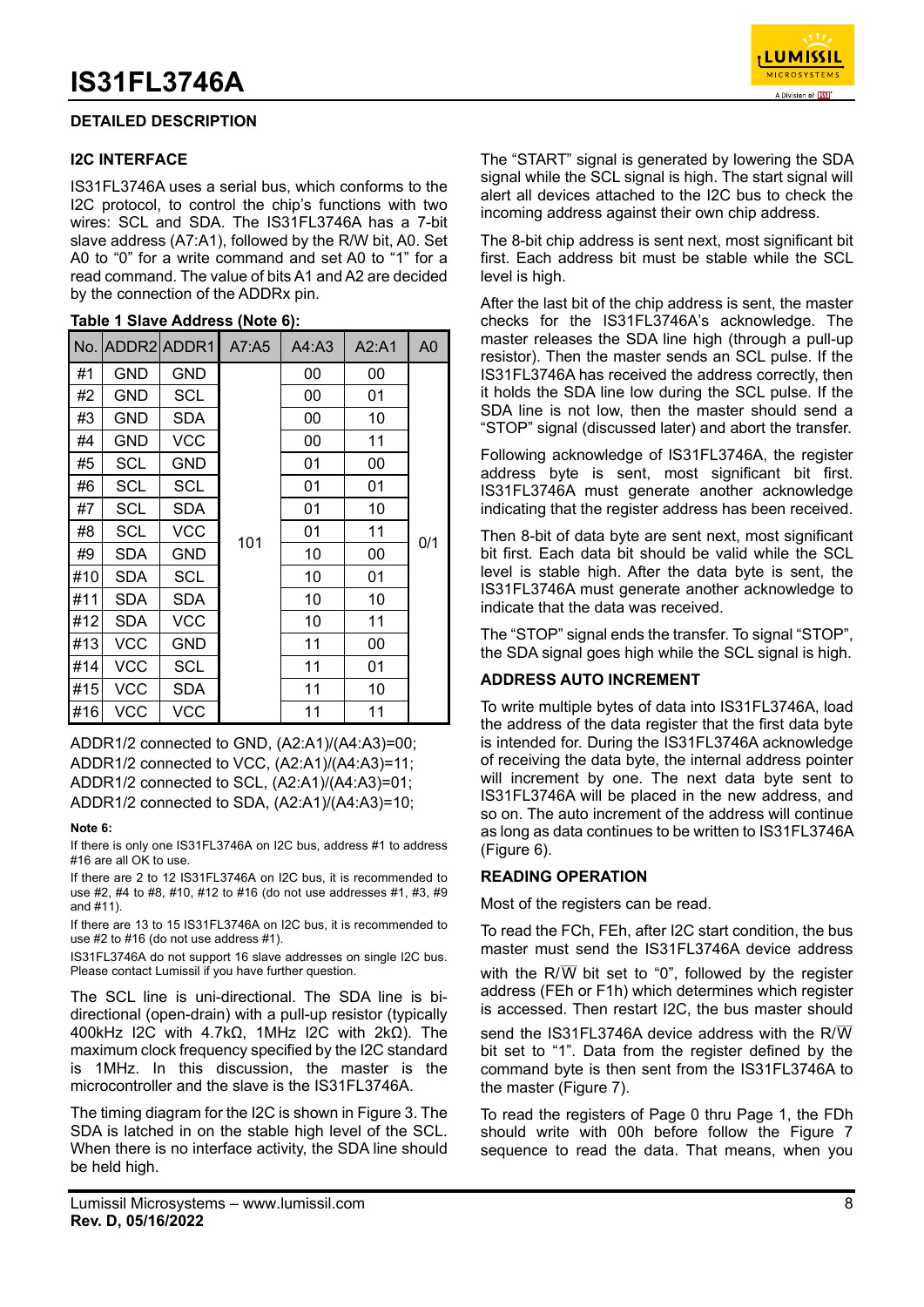

want to read registers of Page 0, the FDh should point to Page 0 first and you can read the Page 0 data.



**Figure 7** I2C Reading from IS31FL3746A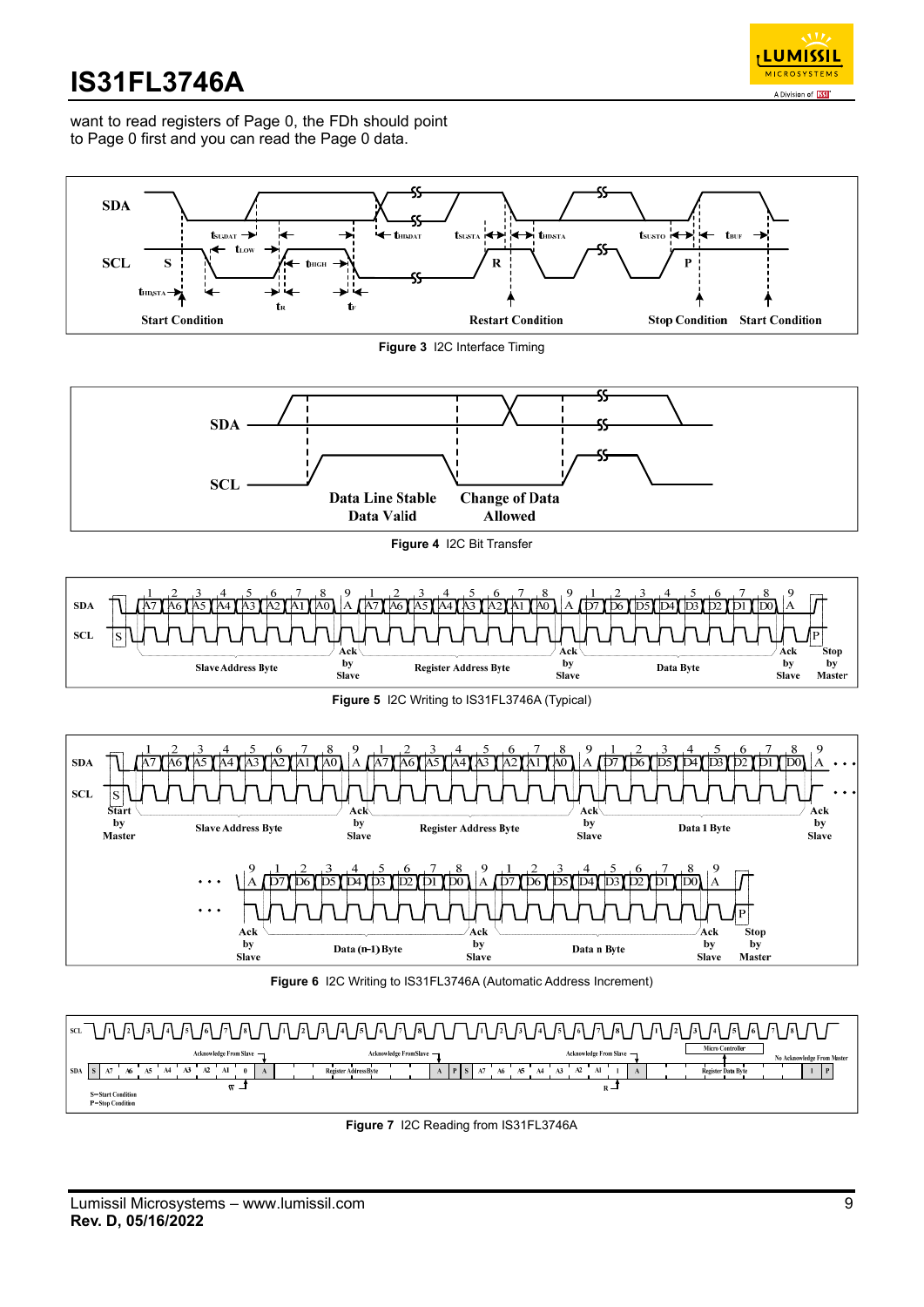

## **Table 2 Command Register Definition**

| Address | Name                               | Table<br><b>Function</b>                                                           |   | R/W | Default               |
|---------|------------------------------------|------------------------------------------------------------------------------------|---|-----|-----------------------|
| FEh     | <b>Command Register Write Lock</b> | To unlock Command Register                                                         | 4 | R/W | 0000 0000             |
| FDh     | <b>Command Register</b>            | Available Page 0 to Page 1 registers                                               | 3 | W   | XXXX XXXX             |
| FCh     | <b>ID Register</b>                 | For read the product ID only;<br>Read result is related with ADDR1/2<br>connection |   |     | 101x xxx0<br>(Note 7) |

**Note 7:** The read result of FCh is related with ADDR2/ADDR1 connection as below Table 1:

### **Table 1 Slave Address (Note 6):**

| No. | ADDR <sub>2</sub> | ADDR1      | A7:A5 | A4: A3 | A2: A1 | A <sub>0</sub> |
|-----|-------------------|------------|-------|--------|--------|----------------|
| #1  | GND               | GND        |       | 00     | 00     |                |
| #2  | GND               | <b>SCL</b> |       | 00     | 01     |                |
| #3  | GND               | <b>SDA</b> |       | 00     | 10     |                |
| #4  | GND               | <b>VCC</b> |       | 00     | 11     |                |
| #5  | <b>SCL</b>        | <b>GND</b> |       | 01     | 00     |                |
| #6  | <b>SCL</b>        | SCL        |       | 01     | 01     |                |
| #7  | SCL               | SDA        |       | 01     | 10     |                |
| #8  | <b>SCL</b>        | <b>VCC</b> |       | 01     | 11     |                |
| #9  | SDA               | GND        | 101   | 10     | 00     | 0/1            |
| #10 | <b>SDA</b>        | SCL        |       | 10     | 01     |                |
| #11 | SDA               | <b>SDA</b> |       | 10     | 10     |                |
| #12 | <b>SDA</b>        | VCC        |       | 10     | 11     |                |
| #13 | <b>VCC</b>        | GND        |       | 11     | 00     |                |
| #14 | <b>VCC</b>        | SCL        |       | 11     | 01     |                |
| #15 | <b>VCC</b>        | <b>SDA</b> |       | 11     | 10     |                |
| #16 | VCC               | <b>VCC</b> |       | 11     | 11     |                |

ADDR1/2 connected to GND, (A2:A1)/(A4:A3)=00; ADDR1/2 connected to VCC, (A2:A1)/(A4:A3)=11; ADDR1/2 connected to SCL, (A2:A1)/(A4:A3)=01; ADDR1/2 connected to SDA, (A2:A1)/(A4:A3)=10;

#### **Note 6:**

If there is only one IS31FL3746A on I2C bus, address #1 to address #16 are all OK to use.

If there are 2 to 12 IS31FL3746A on I2C bus, it is recommended to use  $#2, #4$  to  $#8, #10, #12$  to  $#16$  (do not use addresses  $#1, #3, #9$  and  $#11$ ). If there are 13 to 15 IS31FL3746A on I2C bus, it is recommended to use #2 to #16 (do not use address #1).

IS31FL3746A do not support 16 slave addresses on single I2C bus. Please contact Lumissil if you have further question.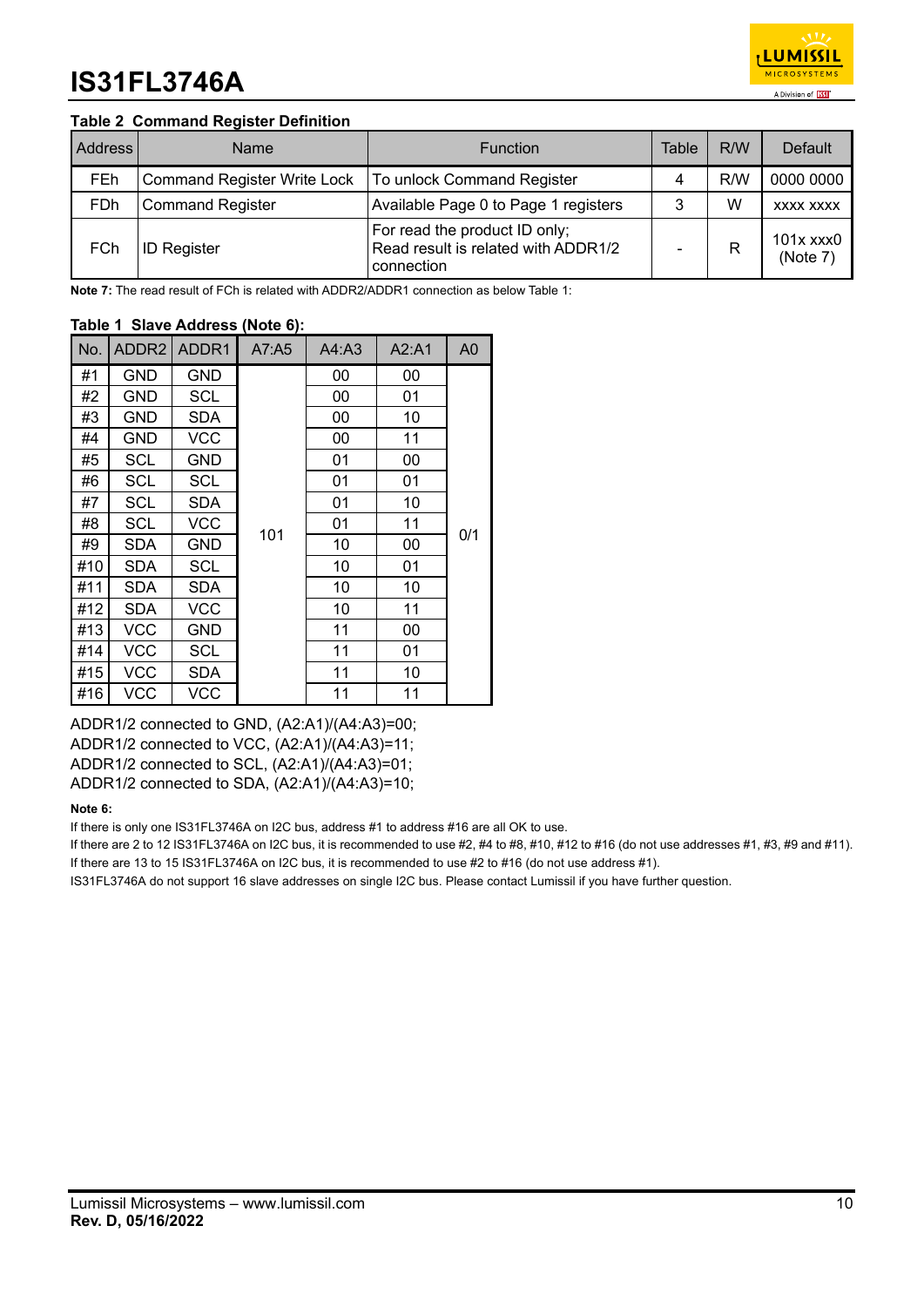

## **REGISTER CONTROL**



#### **Table 3 FDh Command Register**

| Datal     | <b>Function</b>                                                                 |
|-----------|---------------------------------------------------------------------------------|
| 0000 0000 | Point to Page 0 (PG0, PWM Register is available)                                |
| 0000 0001 | Point to Page 1 (PG1, White Balance Scaling and Function Register is available) |
| Others    | Reserved                                                                        |

**Note:** FDh is locked when power up, need to unlock this register before write command to it. See Table 4 for detail.

The Command Register should be configured first after writing in the slave address to choose the available register. Then write data in the choosing register. Power up default state is "0000 0000".

For example, when write "0000 0001" in the Command Register (FDh), the data which writing after will be stored in PG1 registers. Write new data can configure other registers.

#### **Table 4 FEh Command Register Write Lock (Read/Write)**

| Bit     | D7:DD0                        |  |
|---------|-------------------------------|--|
| Name    | <b>CRWL</b>                   |  |
| Default | 0000 0000 (FDh write disable) |  |

To select the PG0~PG1, need to unlock this register first, with the purpose to avoid mis-operation of this register. When FEh is written with 0xC5, FDh is allowed to modify once, after the FDh is modified the FEh will reset to be 0x00 at once.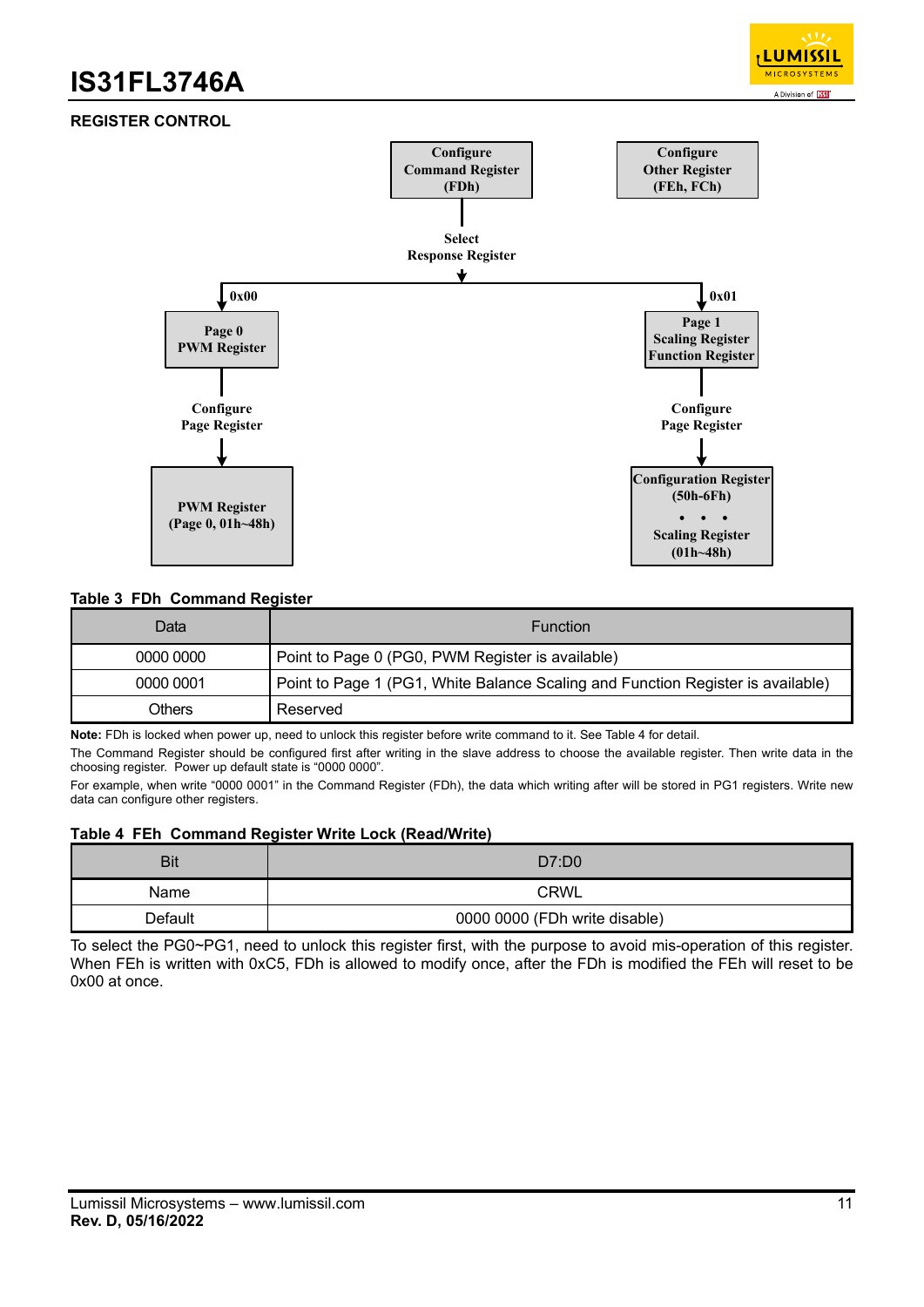

## **Table 5 Register Definition**

| <b>Address</b>                               | Name                                               | <b>Function</b><br>Table                                           |    | R/W | <b>Default</b> |
|----------------------------------------------|----------------------------------------------------|--------------------------------------------------------------------|----|-----|----------------|
|                                              | PG0 (0x00): PWM Registers                          |                                                                    |    |     |                |
| 01h~48h                                      | <b>PWM Register</b>                                | Set PWM for each LED                                               | 6  | R/W | 0000 0000      |
| PG1 (0x01): LED Scaling & Function Registers |                                                    |                                                                    |    |     |                |
| $01h - 48h$                                  | <b>Scaling Register</b>                            | Set Scaling for each LED                                           | 7  | R/W | 0000 0000      |
| 50h                                          | <b>Configuration Register</b>                      | Configure the operation mode                                       | 9  | R/W | 0000 0000      |
| 51h                                          | <b>Global Current Control</b><br>Register          | Set the global current                                             | 10 | R/W | 0000 0000      |
| 52h                                          | Pull Down/Up Resistor<br><b>Selection Register</b> | Set the pull down resistor for SWx and<br>pull up resistor for CSy | 11 | R/W | 0011 0011      |
| 53h~5Eh                                      | <b>Open/Short Register</b>                         | Store the open or short information                                | 12 | R.  | 0000 0000      |
| 5Fh                                          | <b>Temperature Status</b>                          | Store the temperature point of the IC                              | 13 | R/W | 0000 0000      |
| 60h                                          | Spread Spectrum Register                           | Spread spectrum function enable                                    | 14 | R/W | 0000 0000      |
| 8Fh                                          | <b>Reset Register</b>                              | Reset all register to POR state                                    |    | W   | 0000 0000      |
| E0h                                          | <b>PWM Frequency Enable</b><br>Register            | Enable PWM frequency setting                                       | 15 | W   | 0000 0000      |
| E2h                                          | <b>PWM Frequency Setting</b><br>Register           | Set the PWM frequency                                              | 16 | W   | 000x xxxx      |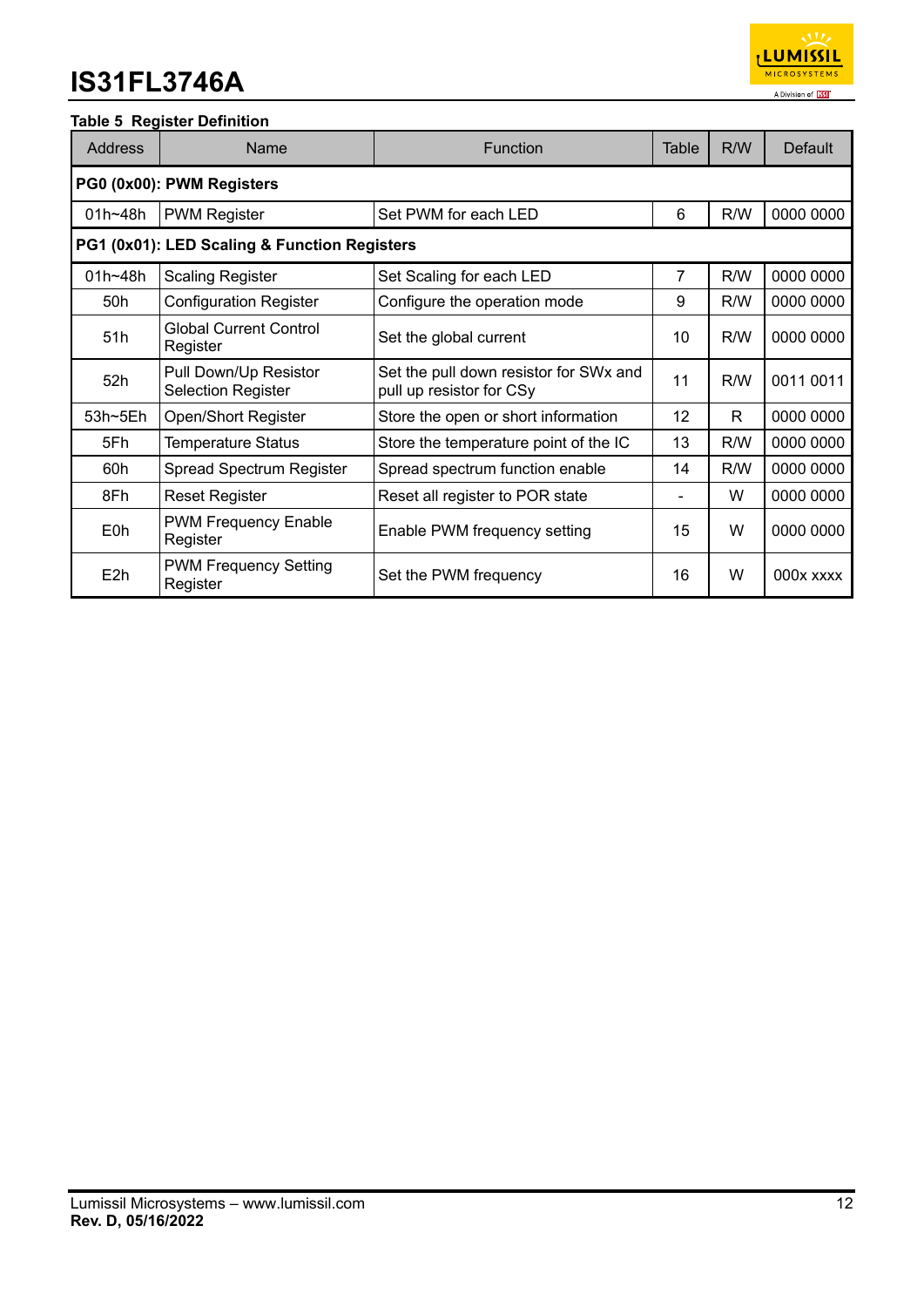

## **Page 0 (PG0, FDh= 0x00): PWM Register**



**Figure 8** PWM Register

| Table 6 PG0: 01h $\sim$ 48h PWM Register |  |
|------------------------------------------|--|
|------------------------------------------|--|

| <b>Bit</b> | D7:DD0     |
|------------|------------|
| Name       | <b>PWM</b> |
| Default    | 0000 0000  |

Each dot has a byte to modulate the PWM duty in 256 steps.

The value of the PWM Registers decides the average current of each LED noted ILED.

ILED computed by Formula (1):

$$
I_{LED} = \frac{PWM}{256} \times I_{OUT (PEAK)} \times Duty
$$
 (1)  
 
$$
PWM = \sum_{n=0}^{7} D[n] \cdot 2^n
$$

Where Duty is the duty cycle of SWx,

$$
Duty = \frac{33\mu s}{(33\mu s + 0.83\mu + 0.3s)} \times \frac{1}{4} = \frac{1}{4.14}
$$
 (2)

 $I_{\text{OUT}}$  is the output current of CSy (y=1~18),

$$
I_{OUTPEAR} = \frac{343}{R_{ISET}} \times \frac{GCC}{256} \times \frac{SL}{256}
$$
 (3)

GCC is the Global Current Control Register (PG1, 51h) value, SL is the Scaling Register value as Table 9 and RISET is the external resistor of ISET pin. D[n] stands for the individual bit value, 1 or 0, in location n. For example: if D7:D0=1011 0101 (0xB5, 181), GCC=1111 1111,  $R_{ISET} = 10kΩ$ , SL=1111 1111:

$$
I_{LED} = \frac{343}{10k\Omega} \times \frac{255}{256} \times \frac{255}{256} \times \frac{1}{4.14} \times \frac{181}{256}
$$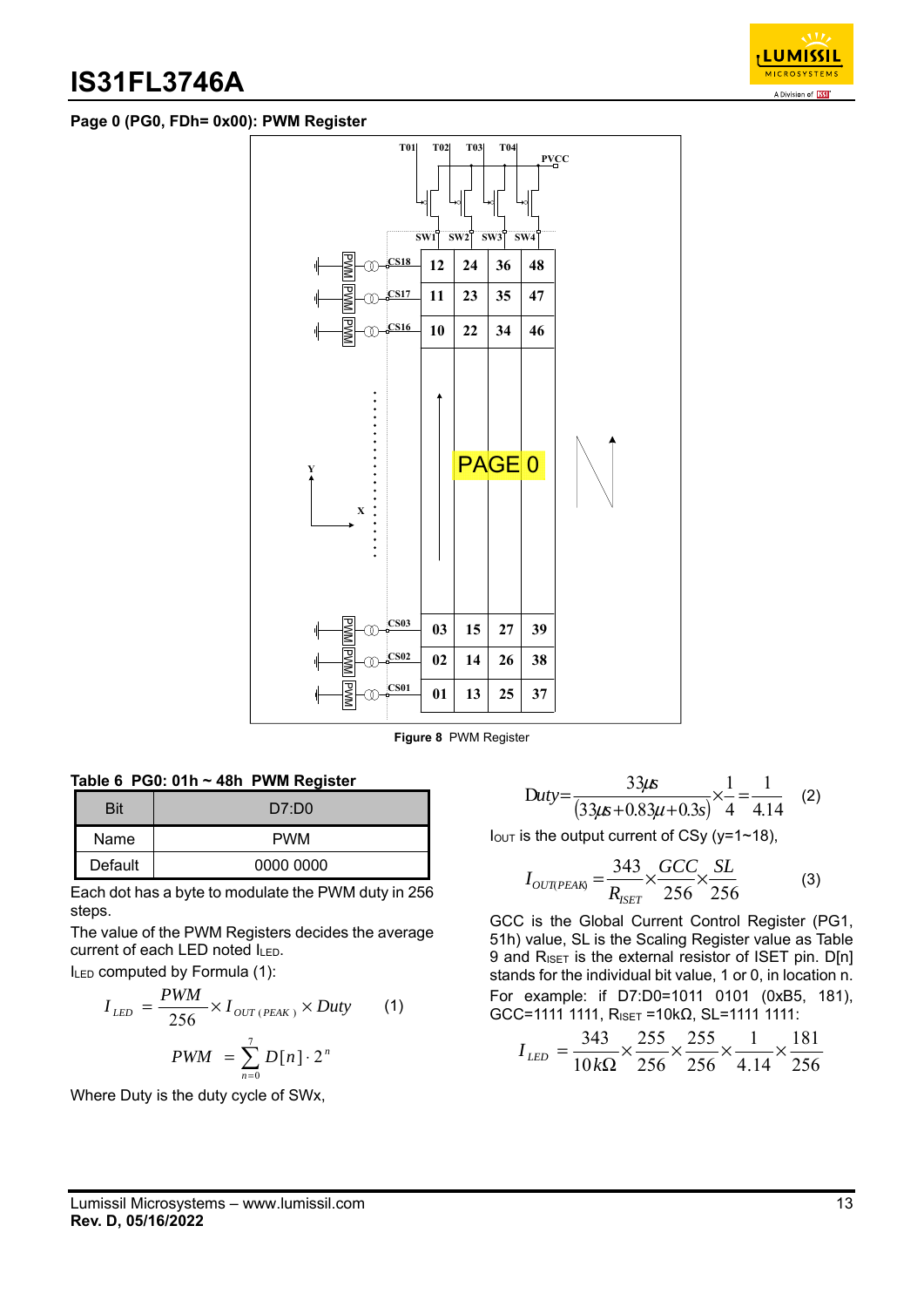

## **Page 1 (PG1, FDh= 0x01): Scaling Register**



**Figure 9** Scaling Register

## **Table 7 PG1: 01h ~ 48h Scaling Register**

| Rit     | D7:DD0    |
|---------|-----------|
| Name    | S١        |
| Default | 0000 0000 |

Scaling register control the DC output current of each dot. Each dot has a byte to modulate the scaling in 256 steps.

The value of the Scaling Register decides the peak current of each LED noted  $I_{\text{OUT(PEAK)}}$ .

IOUT(PEAK) computed by Formula (3):

$$
I_{OUT(PEAK)} = \frac{343}{R_{ISET}} \times \frac{GCC}{256} \times \frac{SL}{256}
$$
 (3)  

$$
SL = \sum_{n=0}^{7} D[n] \cdot 2^{n}
$$

 $I<sub>OUT</sub>$  is the output current of CSy (y=1~18), GCC is the Global Current Control Register (PG1, 51h) value and  $R_{\text{ISET}}$  is the external resistor of  $R_{\text{ISET}}$  pin. D[n] stands for the individual bit value, 1 or 0, in location n.

For example: if R<sub>ISET</sub>=10kΩ, GCC=1111 1111, SL=0111 1111:

$$
SL = \sum_{n=0}^{7} D[n] \cdot 2^{n} = 127
$$
  

$$
I_{OUT} = \frac{343}{10k\Omega} \times \frac{255}{256} \times \frac{127}{256} = 16.8mA
$$
  

$$
I_{LED} = 16.8mA \times \frac{1}{4.14} \times \frac{PWM}{256}
$$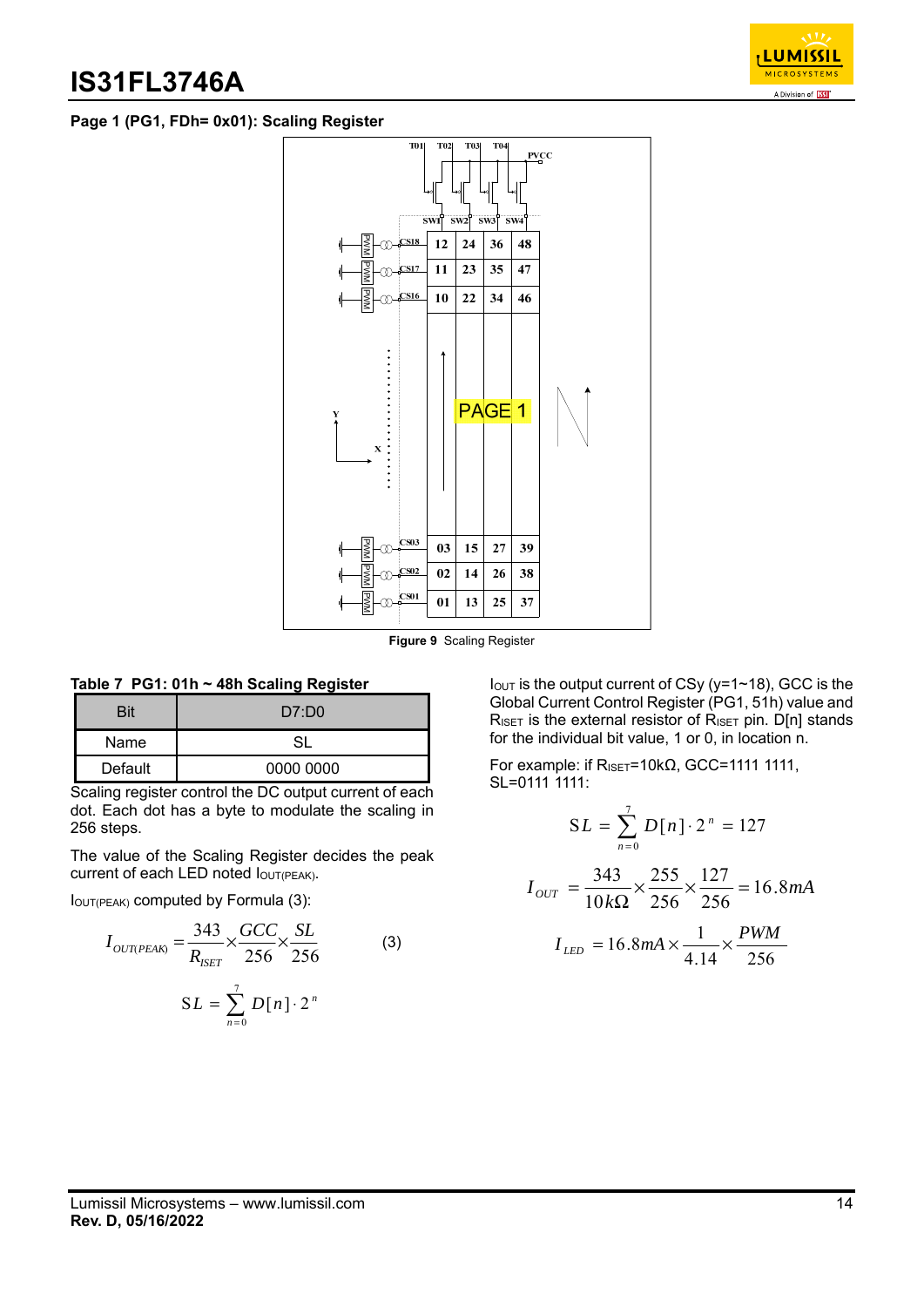

## **Table 8 Page 1 (PG1, FDh= 0x01): Function Register**

| Register         | Name                                               | <b>Function</b>                                                    | Table             | R/W | Default     |
|------------------|----------------------------------------------------|--------------------------------------------------------------------|-------------------|-----|-------------|
| 50h              | <b>Configuration Register</b>                      | Configure the operation mode                                       | 9                 | R/W | 0000 0000   |
| 51h              | <b>Global Current Control</b><br>Register          | Set the global current                                             | 10                | R/W | 0000 0000   |
| 52h              | Pull Down/Up Resistor<br><b>Selection Register</b> | Set the pull down resistor for SWx<br>and pull up resistor for CSy | 11                | R/W | 0011 0011   |
| $53h - 5Eh$      | <b>Open/Short Register</b>                         | Store the open or short information                                | $12 \overline{ }$ | R.  | 0000 0000   |
| 5Fh              | <b>Temperature Status</b>                          | Store the temperature point of the IC                              | 13                | R/W | 0000 0000   |
| 60h              | Spread Spectrum Register                           | Spread spectrum function enable                                    | 14                | R/W | 0000 0000   |
| 8Fh              | <b>Reset Register</b>                              | Reset all register to POR state                                    |                   | W   | 0000 0000   |
| E0h              | <b>PWM Frequency Enable</b><br>Register            | Enable PWM frequency setting                                       | 15                | W   | 0000 0000   |
| E <sub>2</sub> h | <b>PWM Frequency Setting</b><br>Register           | Set the PWM frequency                                              | 16                | W   | $000x$ xxxx |

### **Table 9 50h Configuration Register**

| <b>Bit</b> | D7:DA      | D3 | D2:DT1 | D0  |
|------------|------------|----|--------|-----|
| Name       | <b>SWS</b> | ۰  | OSDE   | SSD |
| Default    | 0000       |    | იი     |     |

The Configuration Register sets operating mode of IS31FL3746A.

- **SWS** SWx Setting
- 0000 SW1~SW4, 1/4
- 0001 SW1~SW3, 1/3, SW4 no-active
- 0010 SW1~SW2, 1/2, SW3~SW4 no-active
- 0011 All CSy work as current sinks only, no scan
- Others SW1~SW4, 1/4
- **OSDE** Open Short Detection Enable
- 00 Disable open/short detection
- 01/11 Enable open detection
- 10 Enable short detection
- **SSD** Software Shutdown Control
- 0 Software shutdown
- 1 Normal operation

When OSDE set to "01", open detection will be trigger once, the user could trigger open detection again by set OSDE from "00" to "01".

When OSDE set "10", short detection will be trigger once, the user could trigger short detection again by set OSDE from "00" to "10".

When SSD is "0", IS31FL3746A works in software shutdown mode and to normal operate the SSD bit should set to "1".

SWS control the duty cycle of the SWx, default mode is 1/4.

#### **Table 10 51h Global Current Control Register**

| Bit     | D7:DD0    |
|---------|-----------|
| Name    | GCC       |
| Default | 0000 0000 |

The Global Current Control Register modulates all CSy ( $y=1$ ~18) DC current which is noted as  $I_{\text{OUT}}$  in 256 steps.  $I<sub>OUT</sub>$  is computed by the Formula (3):

$$
I_{OUTPEAR} = \frac{343}{R_{ISET}} \times \frac{GCC}{256} \times \frac{SL}{256}
$$
 (3)  

$$
GCC = \sum_{n=0}^{7} D[n] \cdot 2^n
$$

Where D[n] stands for the individual bit value, 1 or 0, in location n.

### **Table 11 52h Pull Down/Up Resistor Selection Register**

| Bit     | D7         | D6:DA       | D3 | $D2 \cdot D0$ |
|---------|------------|-------------|----|---------------|
| Name    | <b>PHC</b> | <b>SWPD</b> |    | CSPUR         |
| Default |            | 011         |    | 011           |

Set pull down resistor for SWx and pull up resistor for CSy.

#### **PHC** Phase Choice

- 0 0 degree phase delay
- 1 180 degree phase delay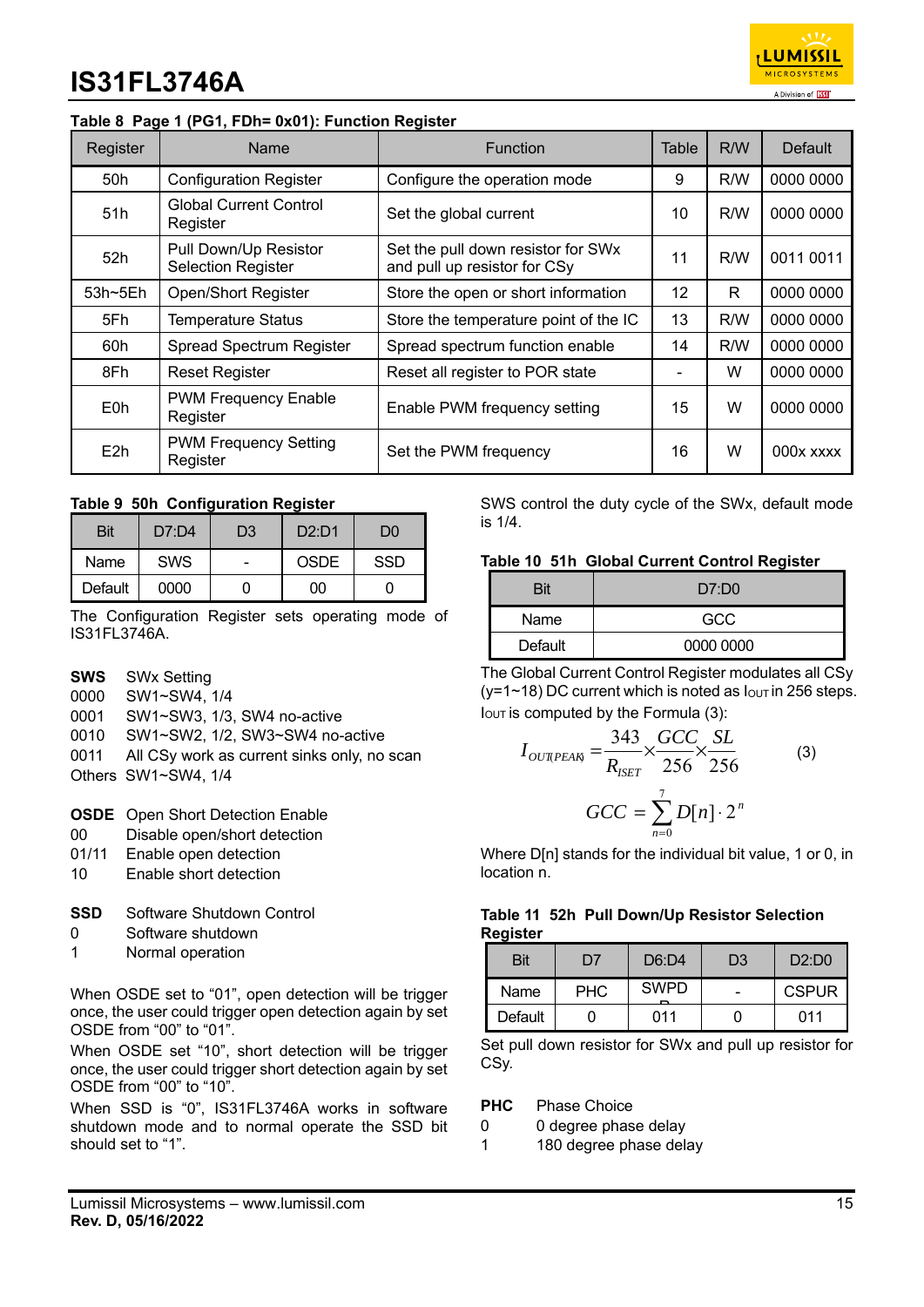

| <b>SWPDR</b> | <b>SW<sub>x</sub> Pull Down Resistor Selection Bit</b> |  |  |
|--------------|--------------------------------------------------------|--|--|
| 000          | No pull down resistor                                  |  |  |
| 001          | $0.5k\Omega$ only in SWx off time                      |  |  |
| 010          | 1.0k $\Omega$ only in SWx off time                     |  |  |
| 011          | 2.0k $\Omega$ only in SWx off time                     |  |  |
| 100          | 1.0k $\Omega$ all the time                             |  |  |
| 101          | 2.0k $\Omega$ all the time                             |  |  |
| 110          | $4.0 \text{k}\Omega$ all the time                      |  |  |
| 111          | 8.0k $\Omega$ all the time                             |  |  |
|              |                                                        |  |  |
|              |                                                        |  |  |
| <b>CSPUR</b> | CSy Pull up Resistor Selection Bit                     |  |  |
| 000          | No pull up resistor                                    |  |  |
| 001          | $0.5k\Omega$ only in CSy off time                      |  |  |
| 010          | 1.0k $\Omega$ only in CSy off time                     |  |  |
| 011          | 2.0k $\Omega$ only in CSy off time                     |  |  |
| 100          | 1.0k $\Omega$ all the time                             |  |  |
| 101          | 2.0k $\Omega$ all the time                             |  |  |
| 110          | $4.0$ k $\Omega$ all the time                          |  |  |
| 111          | 8.0kΩ all the time                                     |  |  |

## **Table 12 53h~5Eh Open/Short Register (Read Only)**

| Bit     | D7:DB | D5:DD0                            |
|---------|-------|-----------------------------------|
| Name    |       | CS18:CS13,<br>CS12:CS07,CS06:CS01 |
| Default | мı    | 00 0000                           |

When OSDE (PG1, 50h) is set to "01", open detection will be trigger once, and the open information will be stored at 53h~5Eh.

When OSDE (PG1, 50h) set to "10", short detection will be trigger once, and the short information will be stored at 53h~5Eh.

Before set OSDE, the GCC should set to 0x0F~0x40 and the 52h should set to 0x00.



**Figure 10** Open/Short Register

### **Table 13 5Fh Temperature Status**

| Bit     | D7:DA | D3: D2 | D1:DO |
|---------|-------|--------|-------|
| Name    | -     | TS     | TROF  |
| Default | 0000  |        | 'n    |

TS store the temperature point of the IC. If the IC temperature reaches the temperature point the IC will trigger the thermal roll off and will decrease the current as TROF set percentage.

**TS** Temperature Point (Thermal Roll Off Start Point)

- 00 140°C
- 01 120°C
- 10 100°C
- 11 90°C

**TROF** Percentage Of Output Current

- 00 100%
- 01 75%
- 10 55%
- 11 30%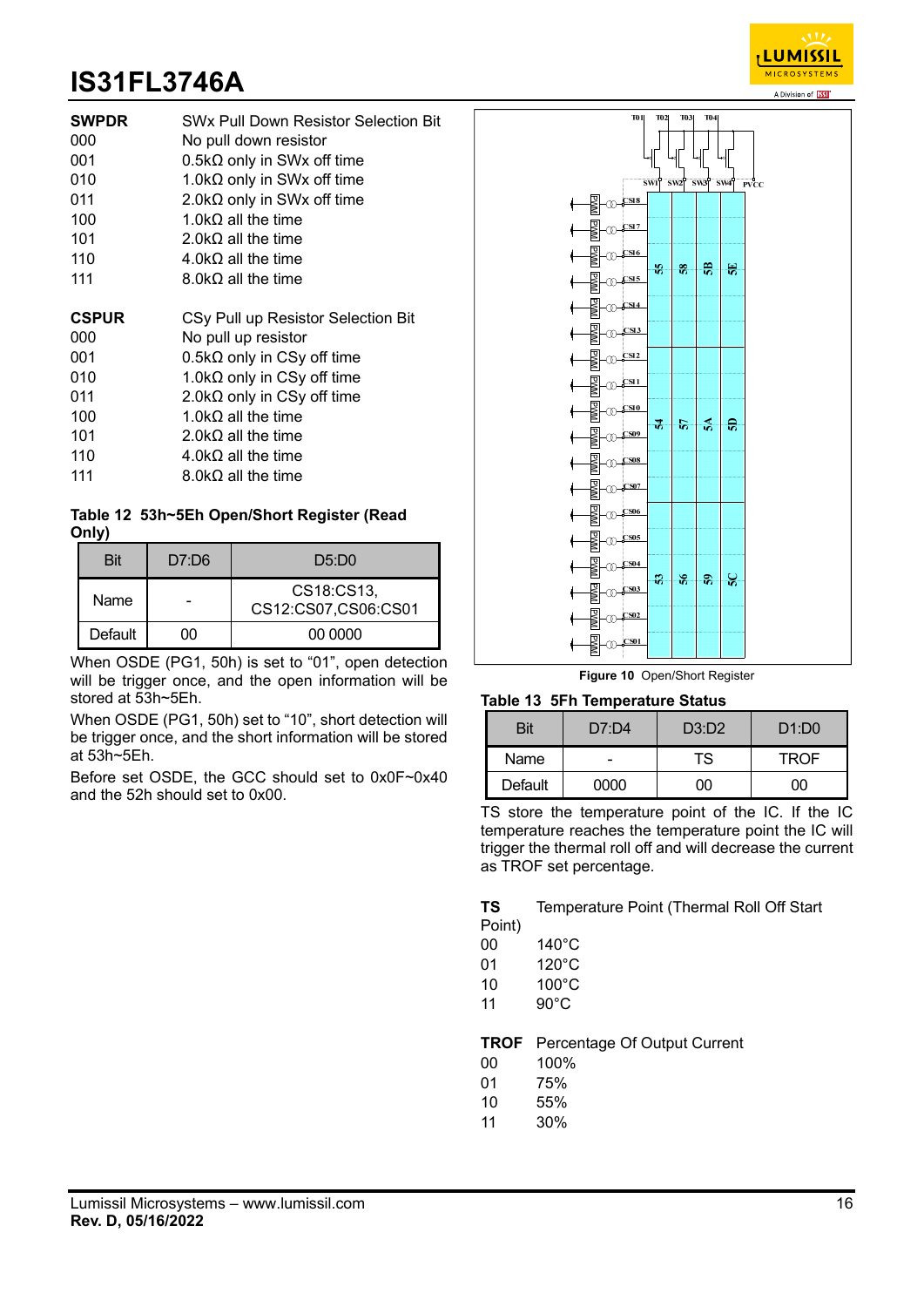

## **Table 14 60h Spread Spectrum Register**

| Bit     | D7:DB | D4         | D3:D2      | D1:DO |
|---------|-------|------------|------------|-------|
| Name    |       | <b>SSP</b> | <b>RNG</b> | CLT.  |
| Default | ገበ    |            | ገበ         | ገበ    |

When SSP enable, the spread spectrum function will be enabled and the RNG & CLT bits will adjust the range and cycle time of spread spectrum function.

- **SSP** Spread Spectrum Function Enable
- 0 Disable
- 1 Enable

**RNG** Spread Spectrum Range

- 00 ±5%
- 01 ±15%
- 10 ±24%
- 11 ±34%
- **CLT** Spread Spectrum Cycle Time
- 00 1980μs
- 01 1200μs
- 10 820μs
- 11 660μs

### **8Fh Reset Register**

Once user writes the Reset Register with 0xAE, IS31FL3746A will reset all the IS31FL3746A registers to their default value. On initial power-up, the IS31FL3746A registers are reset to their default values for a blank display.

#### **Table 15 E0h PWM Frequency Enable Register**

| Bit     | D7: D1   | DÛ          |
|---------|----------|-------------|
| Name    | -        | <b>PFEN</b> |
| Default | 0000 000 |             |

The PWM Frequency Enable Register enables or disables to change the PWM frequency.

If PFEN= "1", user can change the PWM frequency by modifying the E2h register.

#### **PFEN** PWM Frequency Enable

- 0 Disable
- 1 Enable

### **Table 16 E2h PWM Frequency Setting Register**

| Bit     | D7:D5 | D4:DD         |
|---------|-------|---------------|
| Name    | ∸⊢    | -             |
| Default | ገበበ   | <b>X XXXX</b> |

PWM Frequency Setting Register is used to set the PWM frequency.

| <b>PWM Frequency</b> |
|----------------------|
| 29kHz                |
| 14.5kHz              |
| 7.25kHz              |
| 3.63kHz              |
| 1.81kHz              |
| 906Hz                |
| 453Hz                |
|                      |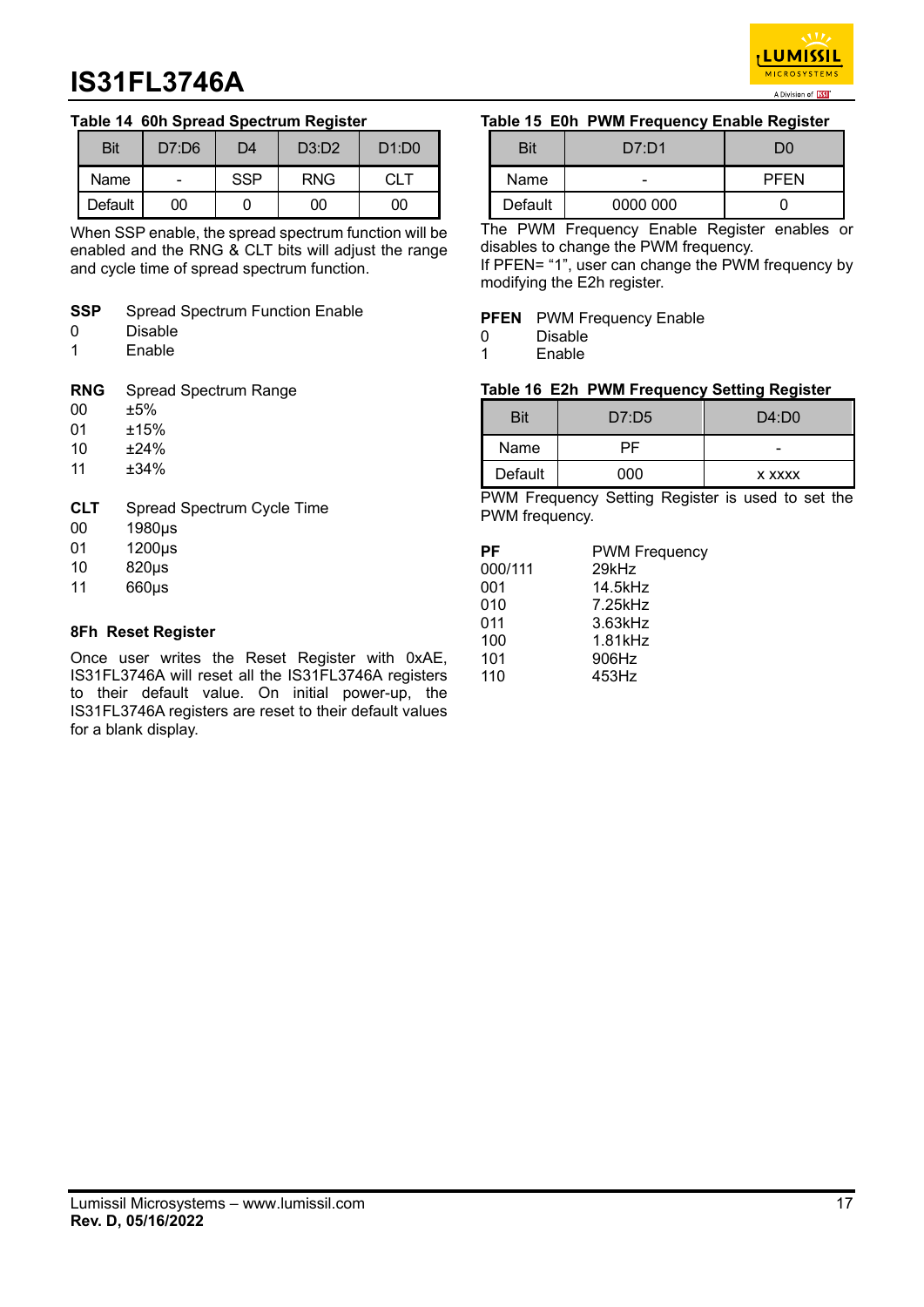

### **APPLICATION INFORMATION**



**Figure 11** Scanning Timing

#### **SCANING TIMING**

As shown in Figure 11, the SW1~SW4 is turned on by serial, LED is driven 4 by 4 within the SWx (x=1~4) on time (SWx, x=1~4 is source and it is high when LED on), including the non-overlap blanking time during scan, the duty cycle of SWx (active high, x=1~4) is:

$$
Duty = \frac{33\mu s}{(33\mu s + 0.83\mu s + 0.3\mu s)} \times \frac{1}{4} = \frac{1}{4.14}
$$
 (2)

Where  $33\mu s$  is tscan, the period of scanning, 0.83 $\mu s$  is  $t_{NOL1}$ , 0.3µs is  $t_{NOL2}$ , the non-overlap time and  $CSy(y=1~1~18)$  delay time.

#### **PWM CONTROL**

After setting the  $I_{\text{OUT}}$  and GCC, the brightness of each LEDs (LED average current (ILED)) can be modulated with 256 steps by PWM Register, as described in Formula (1).

$$
I_{LED} = \frac{PWM}{256} \times I_{OUT(PEAR)} \times Duty
$$
 (1)

Where PWM is PWM Registers (PG0, 01h~48h /PG0) data showing in Table 6.

For example, in Figure 1, if  $R_{ISET}$ = 10kΩ, PWM= 255, and GCC= 255, SL= 255, then

$$
I_{OUT(PEAK)} = \frac{243}{10k\Omega} \times \frac{255}{256} \times \frac{255}{256} = 34 mA
$$

$$
I_{LED} = I_{OUT(PEAK)} \times \frac{1}{4.14} \times \frac{PWM}{256}
$$

Writing new data continuously to the registers can modulate the brightness of the LEDs to achieve a breathing effect.

### **GAMMA CORRECTION**

In order to perform a better visual LED breathing effect we recommend using a gamma corrected PWM value to set the LED intensity. This results in a reduced number of steps for the LED intensity setting, but causes the change in intensity to appear more linear to the human eye.

Gamma correction, also known as gamma compression or encoding, is used to encode linear luminance to match the non-linear characteristics of display. Since the IS31FL3746A can modulate the brightness of the LEDs with 256 steps, a gamma correction function can be applied when computing each subsequent LED intensity setting such that the changes in brightness matches the human eye's brightness curve.

| Table 17 32 Gamma Steps with 256 PWM Steps |  |
|--------------------------------------------|--|
|--------------------------------------------|--|

| C(0)  | C(1)  | C(2)  | C(3)  | C(4)  | C(5)  | C(6)  | C(7)  |
|-------|-------|-------|-------|-------|-------|-------|-------|
| 0     |       | 2     | 4     | 6     | 10    | 13    | 18    |
| C(8)  | C(9)  | C(10) | C(11) | C(12) | C(13) | C(14) | C(15) |
| 22    | 28    | 33    | 39    | 46    | 53    | 61    | 69    |
| C(16) | C(17) | C(18) | C(19) | C(20) | C(21) | C(22) | C(23) |
| 78    | 86    | 96    | 106   | 116   | 126   | 138   | 149   |
| C(24) | C(25) | C(26) | C(27) | C(28) | C(29) | C(30) | C(31) |
| 161   | 173   | 186   | 199   | 212   | 226   | 240   | 255   |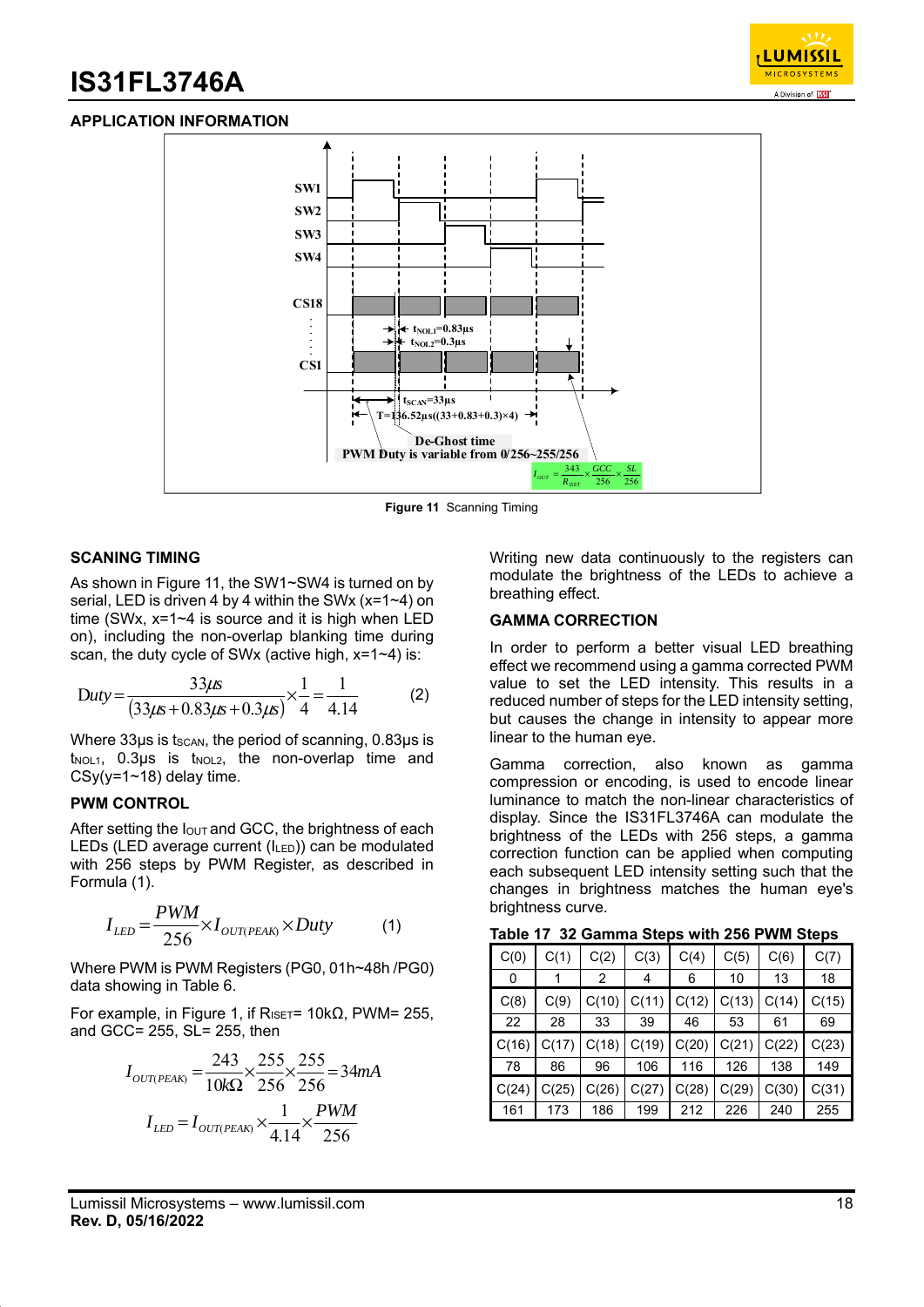



Choosing more gamma steps provides for a more continuous looking breathing effect. This is useful for very long breathing cycles. The recommended configuration is defined by the breath cycle T. When T=1s, choose 32 gamma steps, when T=2s, choose 64 gamma steps. The user must decide the final number of gamma steps not only by the LED itself, but also based on the visual performance of the finished product.

| C(0)  | C(1)  | C(2)  | C(3)  | C(4)  | C(5)  | C(6)  | C(7)  |
|-------|-------|-------|-------|-------|-------|-------|-------|
| 0     | 1     | 2     | 3     | 4     | 5     | 6     | 7     |
| C(8)  | C(9)  | C(10) | C(11) | C(12) | C(13) | C(14) | C(15) |
| 8     | 10    | 12    | 14    | 16    | 18    | 20    | 22    |
| C(16) | C(17) | C(18) | C(19) | C(20) | C(21) | C(22) | C(23) |
| 24    | 26    | 29    | 32    | 35    | 38    | 41    | 44    |
| C(24) | C(25) | C(26) | C(27) | C(28) | C(29) | C(30) | C(31) |
| 47    | 50    | 53    | 57    | 61    | 65    | 69    | 73    |
|       |       |       |       |       |       |       |       |
| C(32) | C(33) | C(34) | C(35) | C(36) | C(37) | C(38) | C(39) |
| 77    | 81    | 85    | 89    | 94    | 99    | 104   | 109   |
| C(40) | C(41) | C(42) | C(43) | C(44) | C(45) | C(46) | C(47) |
| 114   | 119   | 124   | 129   | 134   | 140   | 146   | 152   |
| C(48) | C(49) | C(50) | C(51) | C(52) | C(53) | C(54) | C(55) |
| 158   | 164   | 170   | 176   | 182   | 188   | 195   | 202   |
| C(56) | C(57) | C(58) | C(59) | C(60) | C(61) | C(62) | C(63) |



**LUMISSI** MICROSYSTEM

**Figure 13** Gamma Correction (64 Steps)

**Note:** The data of 32 gamma steps is the standard value and the data of 64 gamma steps is the recommended value.

#### **OPERATING MODE**

IS31FL3746A can only operate in PWM Mode. The brightness of each LED can be modulated with 256 steps by PWM registers. For example, if the data in PWM Register is "0000 0100", then the PWM is the fourth step.

Writing new data continuously to the registers can modulate the brightness of the LEDs to achieve a breathing effect.

### **OPEN/SHORT DETECT FUNCTION**

IS31FL3746A has open and short detect bit for each LED.

By setting the OSD bits of the Configuration Register (PG1, 50h) from "00" to "01" or "10", the LED Open/short Register will start to store the open/short information and after at least 2 scanning cycles and the MCU can get the open/short information by reading the 53h~5Eh, for those dots are turned off via LED Scaling Registers (PG1, 01h~48h), the open/short data will not get refreshed when setting the OSD bit of the Configuration Register.

To get the correct open and short information, two configurations need to set before setting the OSD bits:

- 1 0x0F≤ GCC≤ 0x40
- 2 52h= 0x00

Where GCC is the Global Current Control Register (PG1, 51h) and 52h is the Pull Down/UP Resistor Selection Register and set to 0x00 is to disable the SWx pull-down and CSy pull-up function.

The detect action is one-off event and each time before reading out the open/short information, the OSDE bit of the Configuration Register (PG1, 50h) need to be set from "00" to "01"/ "10" (clear before set operation).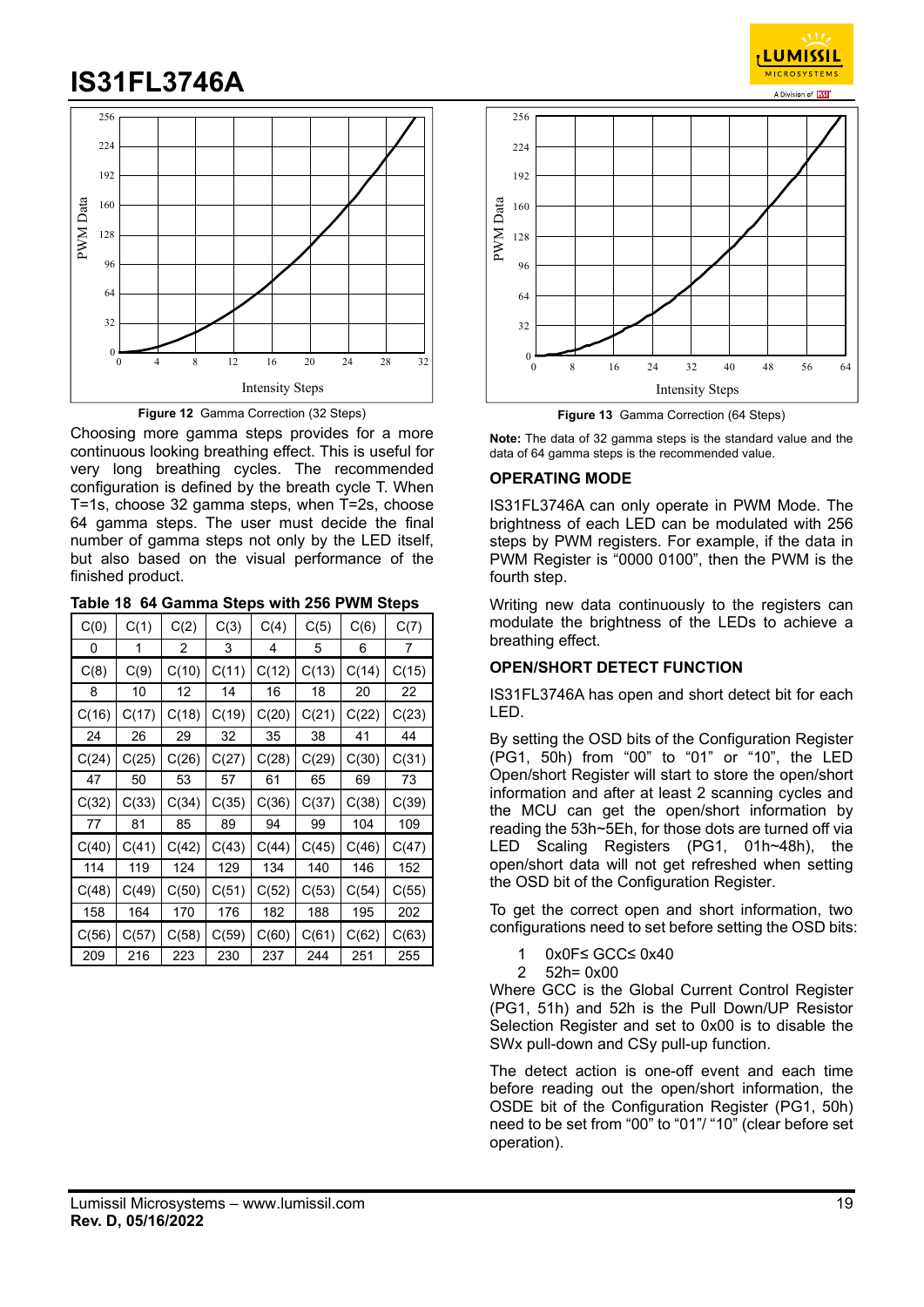

### **DE-GHOST FUNCTION**

The "ghost" term is used to describe the behavior of an LED that should be OFF but instead glows dimly when another LED is turned ON. A ghosting effect typically can occur when multiplexing LEDs. In matrix architecture any parasitic capacitance found in the constant-current outputs or the PCB traces to the LEDs may provide sufficient current to dimly light an LED to create a ghosting effect.

To prevent this LED ghost effect, the IS31FL3746A has integrated Pull down resistors for each SWx  $(x=1-4)$  and Pull up resistors for each CSy (y=1~18). Select the right SWx Pull down resistor (PG1, 52h) and CSy Pull up resistor (PG1, 52h) which eliminates the ghost LED for a particular matrix layout configuration.

Typically, selecting the 8kΩ will be sufficient to eliminate the LED ghost phenomenon.

The SWx pull down resistors and CSy pull up resistors are active only when the CSy/SWx output working the OFF state and therefore no power is lost through these resistors.

When IS31FL3746A works in hardware shutdown mode, the de-ghost function should be disabled, otherwise it will be extra about 1μA shutdown current.

#### **I2C RESET**

The I2C will be reset if the SDB pin is pull-high from 0V to logic high, at the operating SDB rising edge, the I2C operation is not allowed.

#### **SHUTDOWN MODE**

Shutdown mode can be used as a means of reducing power consumption. During shutdown mode all registers retain their data.

#### **Software Shutdown**

By setting SSD bit of the Configuration Register (PG1, 50h) to "0", the IS31FL3746A will operate in software shutdown mode. When the IS31FL3746A is in software shutdown, all current sources are switched off, so that the matrix is blanked. All registers can be operated. Typical current consume is 2.8μA.

#### **Hardware Shutdown**

The chip enters hardware shutdown when the SDB pin is pulled low. All analog circuits are disabled during hardware shutdown, typical the current consume is 2.8μA.

The chip releases hardware shutdown when the SDB pin is pulled high. During hardware shutdown state Function Register can be operated.

If  $V_{CC}$  has risk drop below 1.75V but above  $0.1V$ during SDB pulled low, please re-initialize all Function Registers before SDB pulled high.

#### **LAYOUT**

The IS31FL3746A consumes lots of power so good PCB layout will help improve the reliability of the chip. Please consider below factors when layout the PCB.

#### **Power Supply Lines**

When designing the PCB layout pattern, the first step should consider about the supply line and GND connection, especially those traces with high current, also the digital and analog blocks' supply line and GND should be separated to avoid the noise from digital block affect the analog block.

At least one 0.1 μF capacitor, if possible with a 0.47 μF or 1μF capacitor is recommended to connected to the ground at each power supply pins of the chip, and it needs to close to the chip and the ground net of the capacitor should be well connected to the GND plane.

#### **RISET**

 $R_{\text{ISET}}$  should be close to the chip and the ground side should well connect to the GND plane.

### **Thermal Consideration**

The over temperature of the chip may result in deterioration of the properties of the chip. IS31FL3746A has thermal pad but the chip could be very hot if power is very large. So do consider the ground area connects to the GND pins and thermal pad. Other traces should keep away and ensure the ground area below the package is integrated, and the back layer should be connected to the thermal pad thru 9 or 16 vias to be maximized the area size of ground plane.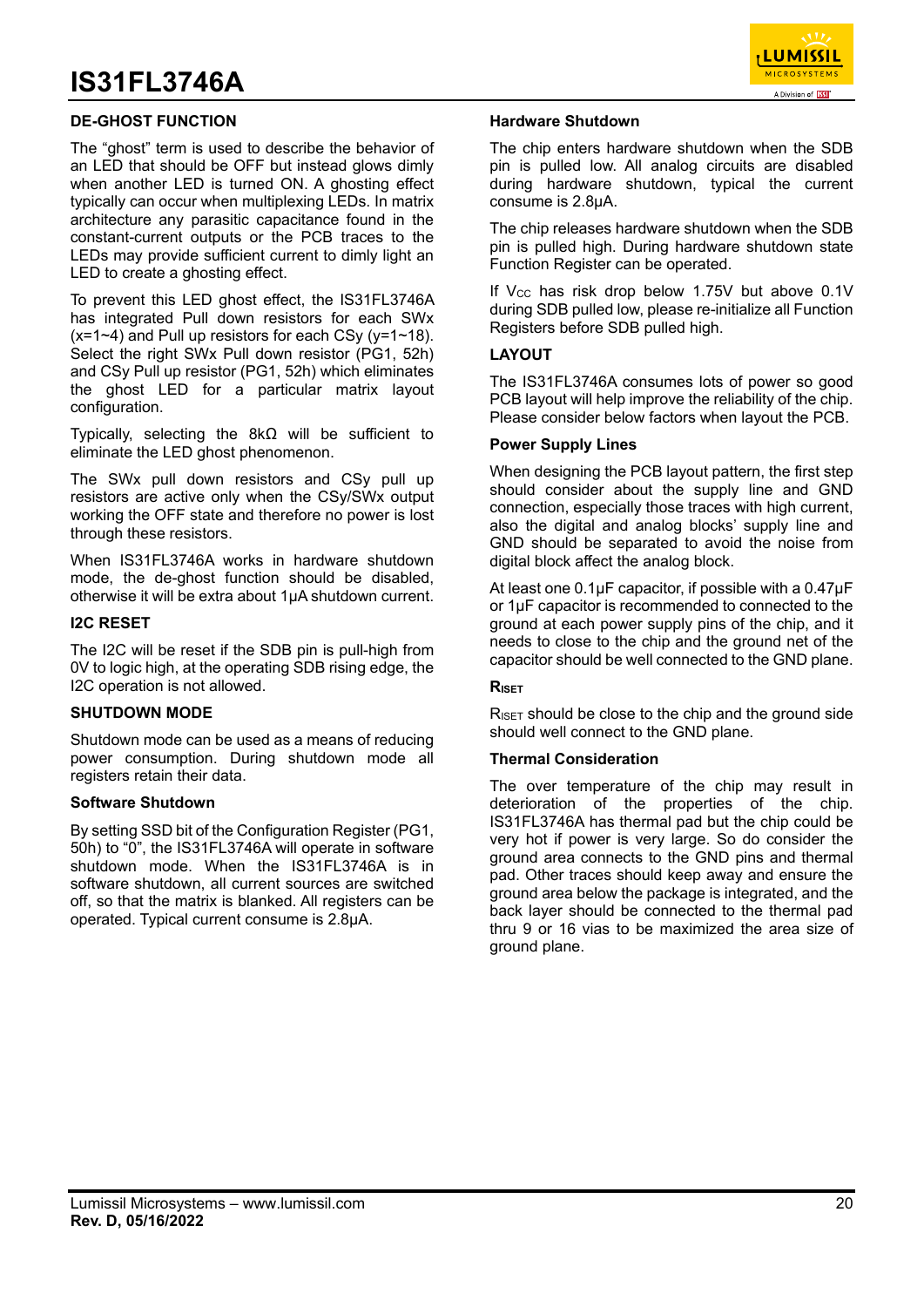

### **Current Rating Example**

For a R<sub>ISET</sub>=10kΩ application, the current rating for each net is as follows:

• VCC and SWx pins= 34mA ×18=612mA, recommend trace width: 0.2032mm~0.5mm.

• CSy pins= 34mA, recommend trace width: 0.1016mm~0.254mm.

• All other pins< 3mA, recommend trace width: 0.1016mm~0.254mm.



**Figure 14** Layout Example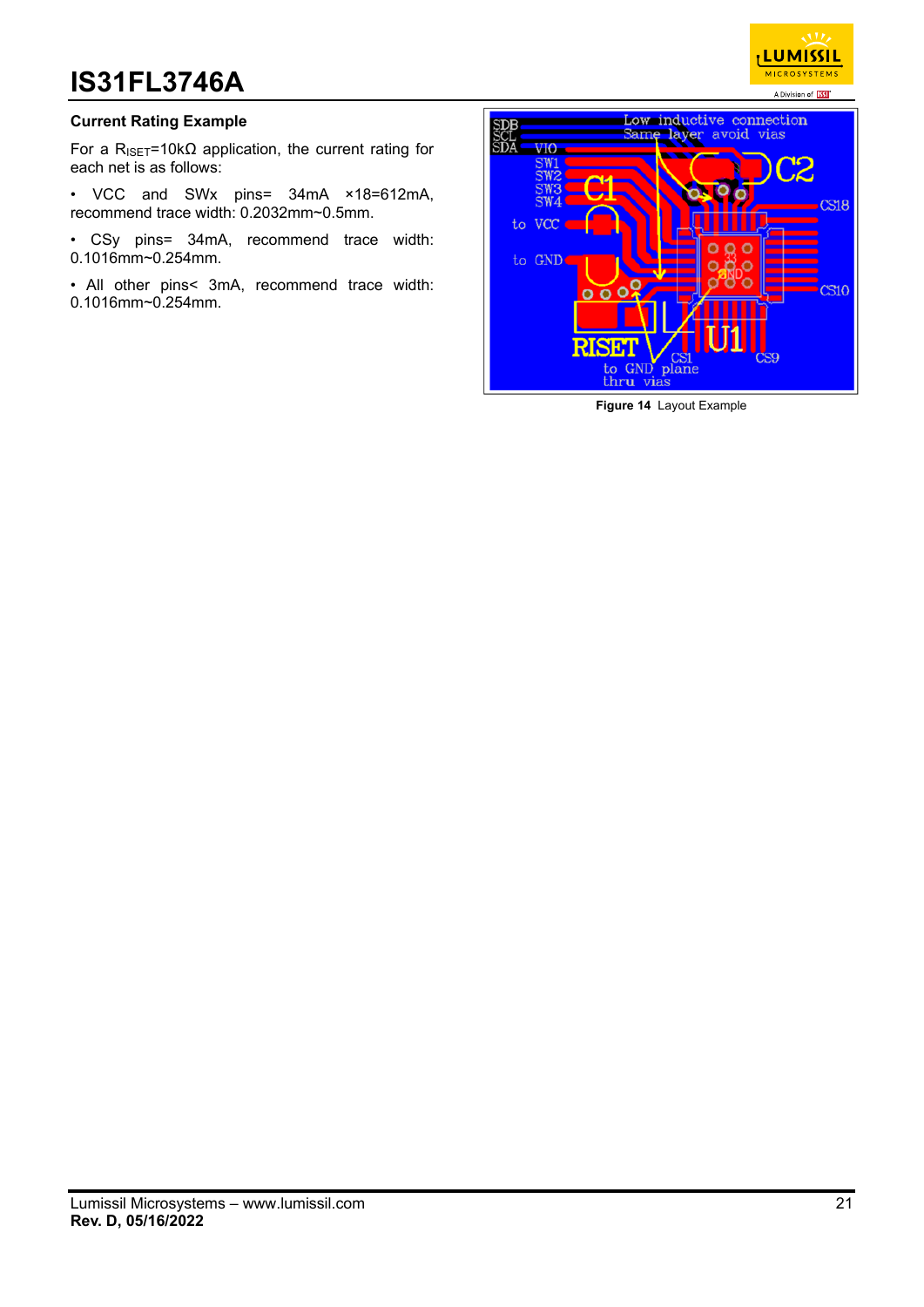

## **CLASSIFICATION REFLOW PROFILES**

| <b>Profile Feature</b>                                                                                        | <b>Pb-Free Assembly</b>                              |
|---------------------------------------------------------------------------------------------------------------|------------------------------------------------------|
| <b>Preheat &amp; Soak</b><br>Temperature min (Tsmin)<br>Temperature max (Tsmax)<br>Time (Tsmin to Tsmax) (ts) | $150^{\circ}$ C<br>$200^{\circ}$ C<br>60-120 seconds |
| Average ramp-up rate (Tsmax to Tp)                                                                            | 3°C/second max.                                      |
| Liquidous temperature (TL)<br>Time at liquidous (tL)                                                          | $217^\circ C$<br>$60-150$ seconds                    |
| Peak package body temperature (Tp)*                                                                           | Max $260^{\circ}$ C                                  |
| Time $(tp)^{**}$ within 5°C of the specified<br>classification temperature (Tc)                               | Max 30 seconds                                       |
| Average ramp-down rate (Tp to Tsmax)                                                                          | 6°C/second max.                                      |
| Time 25°C to peak temperature                                                                                 | 8 minutes max.                                       |



**Figure 15** Classification Profile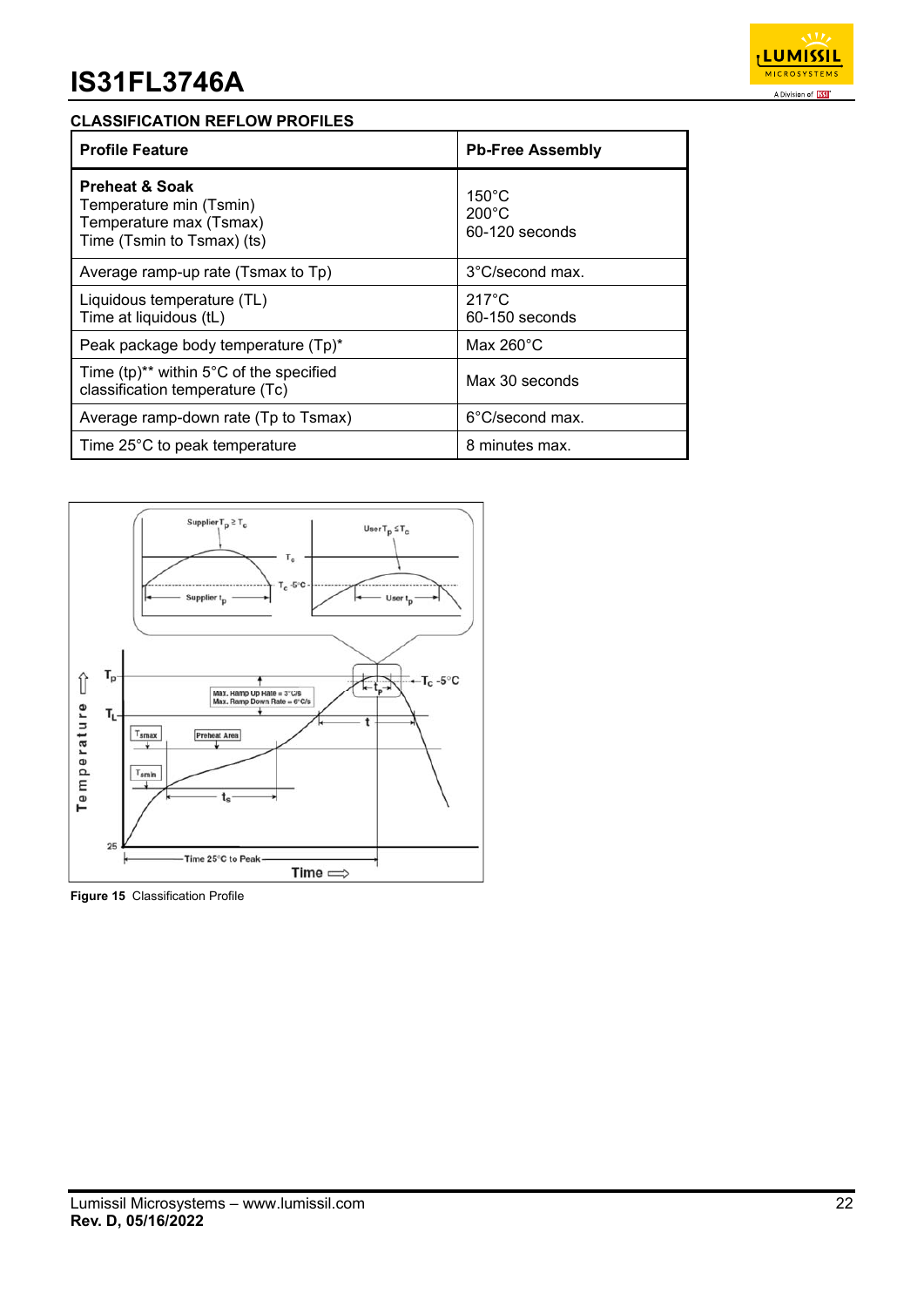

## **PACKAGE INFORMATION**

## **QFN-32**

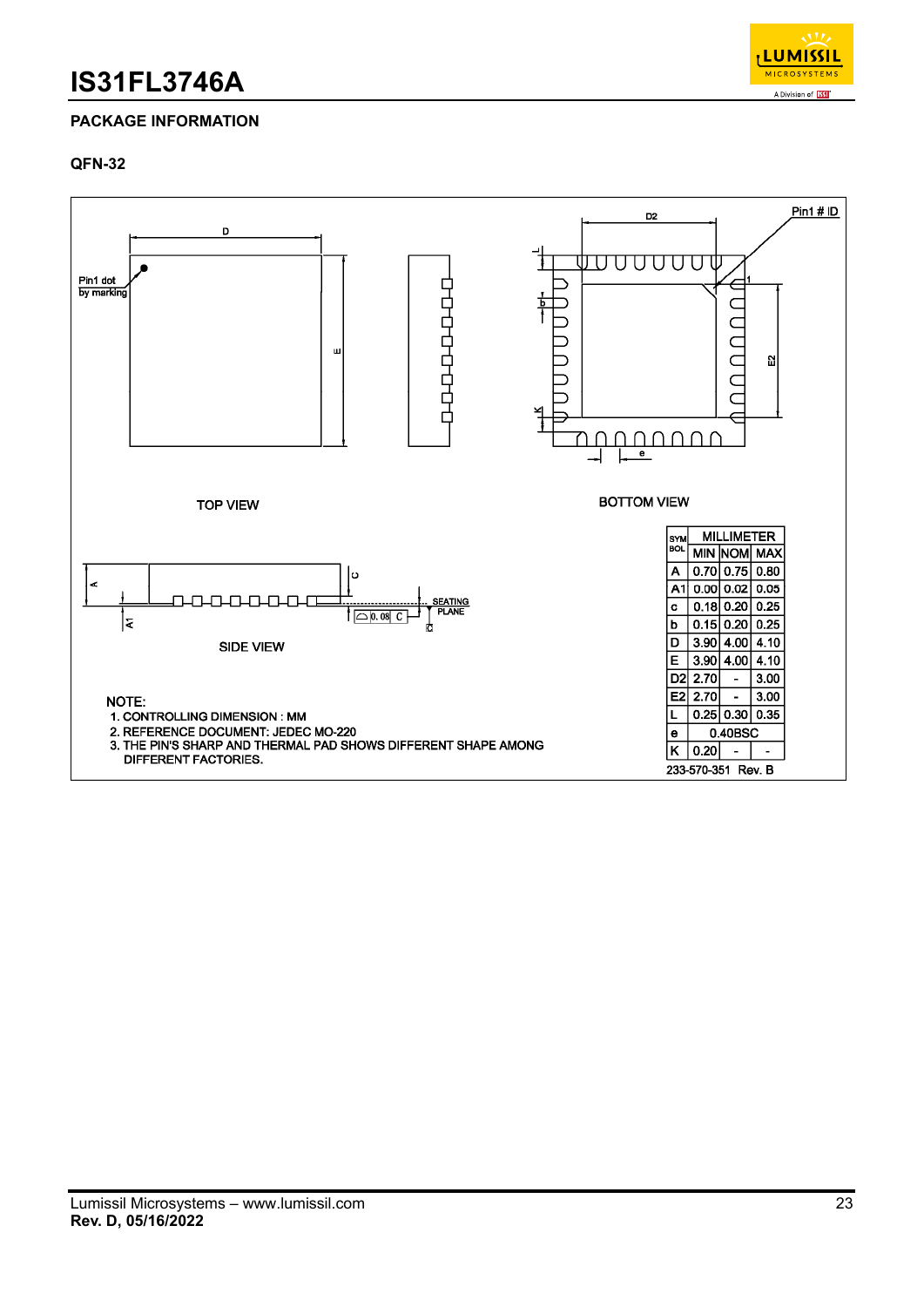

## **RECOMMENDED LAND PATTERN**

## **QFN-32**



#### **Note:**

1. Land pattern complies to IPC-7351.

2. All dimensions in MM.

3. This document (including dimensions, notes & specs) is a recommendation based on typical circuit board manufacturing parameters. Since land pattern design depends on many factors unknown (eg. User's board manufacturing specs), user must determine suitability for use.